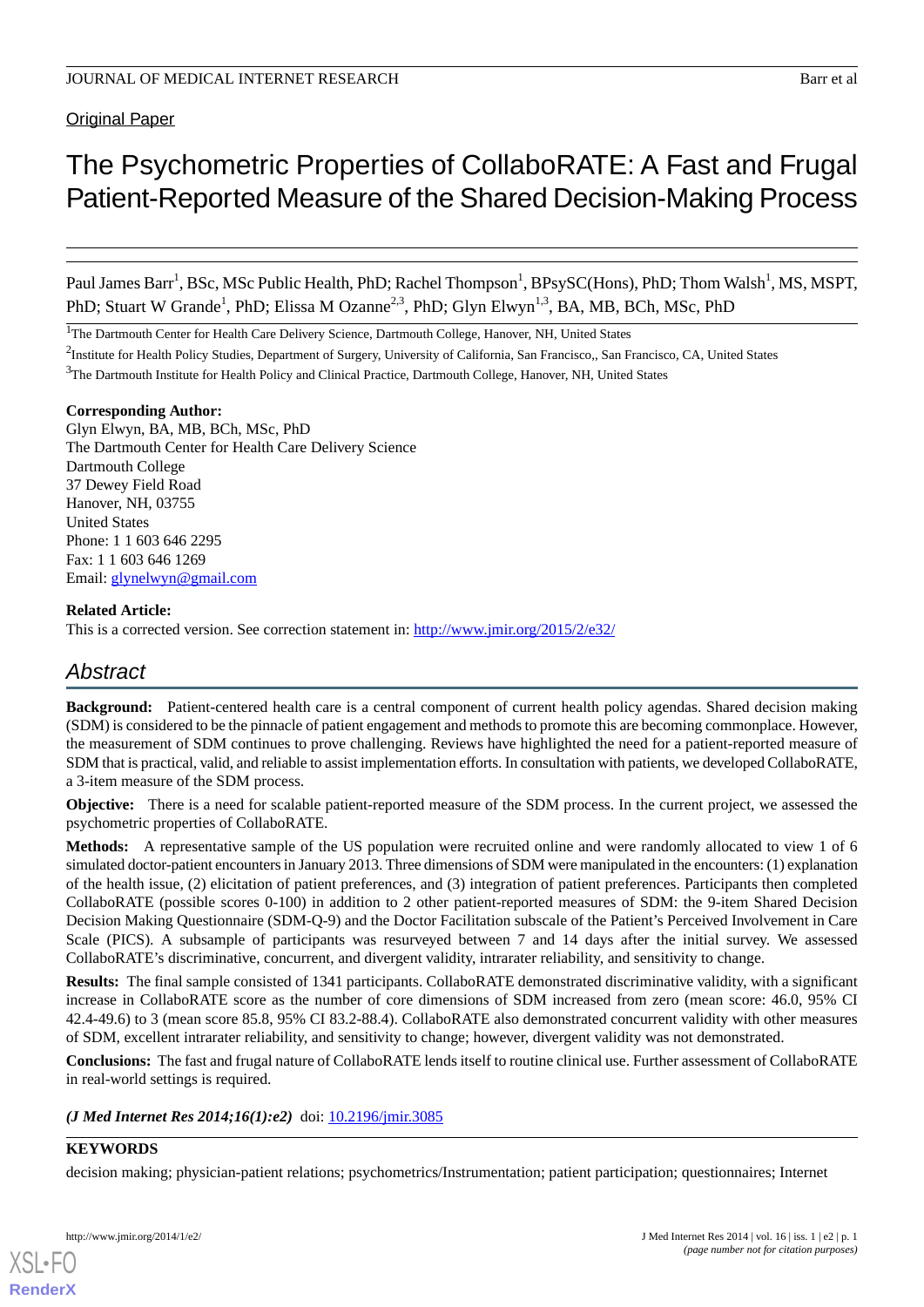# *Introduction*

Health care that is patient-centered and supports patient engagement has become an integral aspect of health policy [[1](#page-10-0)[-3](#page-10-1)]. Shared decision making (SDM) has been described as the pinnacle of patient-centered care [\[4](#page-10-2)], relevant to managing long-term conditions and situations where multiple treatment options exist. However, to date, implementation has been limited [[2](#page-10-3)[,5](#page-11-0)]. To encourage adoption, SDM has been included in the Patient Protection and Affordable Care Act, as a quality metric for new health care payment and service delivery models [[2\]](#page-10-3). The challenge of developing a measure of the SDM process that is psychometrically sound and suitable for use in routine care forms a barrier to the realization of this plan [\[6](#page-11-1),[7\]](#page-11-2) and impedes SDM implementation [\[8](#page-11-3),[9\]](#page-11-4).

Measuring the SDM process using observational instruments is laborious, costly, and not conducive to rapid data feedback. Patient-reported measurement of the SDM process may be implemented more successfully. We found 5 such measures: the dyadic OPTION scale [[10\]](#page-11-5), the Facilitation of Patient Involvement in Care Scale [[11\]](#page-11-6), the Perceived Involvement in Care Scale (PICS) [[12\]](#page-11-7), the 9-item Shared Decision Making Questionnaire (SDM-Q-9) [\[13](#page-11-8)], and the modified Control Preferences Scale [\[14](#page-11-9)]. Four of these measures [\[10](#page-11-5)-[13\]](#page-11-8) contain 5 or more items, which introduces a patient burden that complicates their integration into usual care. All 5 measures also refer explicitly to a "decision" despite recognition that patients may not always realize that a decision has been made [[15](#page-11-10)[,16](#page-11-11)]. Three of the measures  $[10,12,13]$  $[10,12,13]$  $[10,12,13]$  $[10,12,13]$  $[10,12,13]$  refer to a single decision, limiting their applicability for health care encounters in which several decisions are made [\[17](#page-11-12),[18\]](#page-11-13) and although the psychometric properties of some measures are promising [[7\]](#page-11-2), important qualities, such as discriminative validity and intrarater reliability, are often unreported.

A fast and frugal, valid and reliable, patient-reported measure of the SDM process that is applicable to a wide range of clinical settings—especially the primary care setting where varied and often unanticipated decisions are made—is needed. Encouraged by the success of short health measures in other fields [\[19](#page-11-14)-[23\]](#page-11-15), we developed a 3-item measure of the SDM process, CollaboRATE, in partnership with patients [\[24](#page-11-16),[25\]](#page-11-17). CollaboRATE represents a formative measurement model, assessing the extent to which each of 3 core shared decision-making tasks (or dimensions) are present in a clinical encounter: (1) explanation of the health issue, (2) elicitation of patient preferences, and (3) integration of patient preferences [[24\]](#page-11-16). To date, we have completed the first of 3 planned stages in the development of CollaboRATE: (1) item development with target users, (2) psychometric performance in simulated encounters, and (3) psychometric properties in real clinical

populations. In the first stage, we conducted a series of cognitive interviews, where we have shown CollaboRATE to be fast to complete, easy to understand, and to consist of items that are interpreted in the way intended [[24\]](#page-11-16). Our aim in this study, the second stage of CollaboRATE development, was to assess the psychometric properties of CollaboRATE using simulated clinical encounters.

# *Methods*

#### **Participants**

Participants were adults, 18 years of age or older, residing in the United States, and proficient in English. CollaboRATE was designed to be used in any health care encounter. As such, the target population for CollaboRATE is any person visiting a health provider. Therefore, recruitment quotas, based on the 2010 US Census, were imposed to ensure the sample approximated the US population in terms of gender, age, and educational attainment. Participants were recruited via Survey Sampling International (Shelton, CT), an online survey sampling company with experience in sampling participants for health care research. Survey Sampling International provides small incentives for participation; all respondents were entered into a quarterly draw for US \$12,500. The Internet is now a well-established and recognized mode of recruiting participants into research allowing investigators to include hard to reach populations, such as ethnic minorities, with the potential to reduce measurement error, missing data, and respondent attrition. In the recent US Census (2011), 71.7% of Americans reported having access to the Internet at home  $[26]$  $[26]$ . The representativeness of data gathered from Internet panels has been shown to be comparable to that from probability-based general population samples [[27\]](#page-11-19).

#### **Simulated Encounters**

We created a series of simulated encounters using avatars with audio overlay, where a female patient consulted a male clinician about a prolapsed lumbar disk. Each encounter included zero, 1, 2, or 3 dimensions of SDM ([Table 1](#page-2-0)). In total, 6 encounters were created. No encounters were created that included preference integration in the absence of preference elicitation because this was considered implausible. Encounters were scripted to represent realistic encounters, were spoken by volunteers with American accents, and overlaid on computer animations [\(Multimedia Appendices 1](#page-10-4)[-6](#page-10-5)). Seven trained independent raters assessed the level of SDM in each encounter using 2 validated observational measures: the Observer OPTION measure [\[28](#page-12-0)] and the Rochester Participatory Decision-Making Scale (RPAD) [\[29](#page-12-1)]. As expected, observer ratings demonstrated a linear increase in the mean level of SDM as the number of dimensions increased [\(Figure 1\)](#page-2-1).

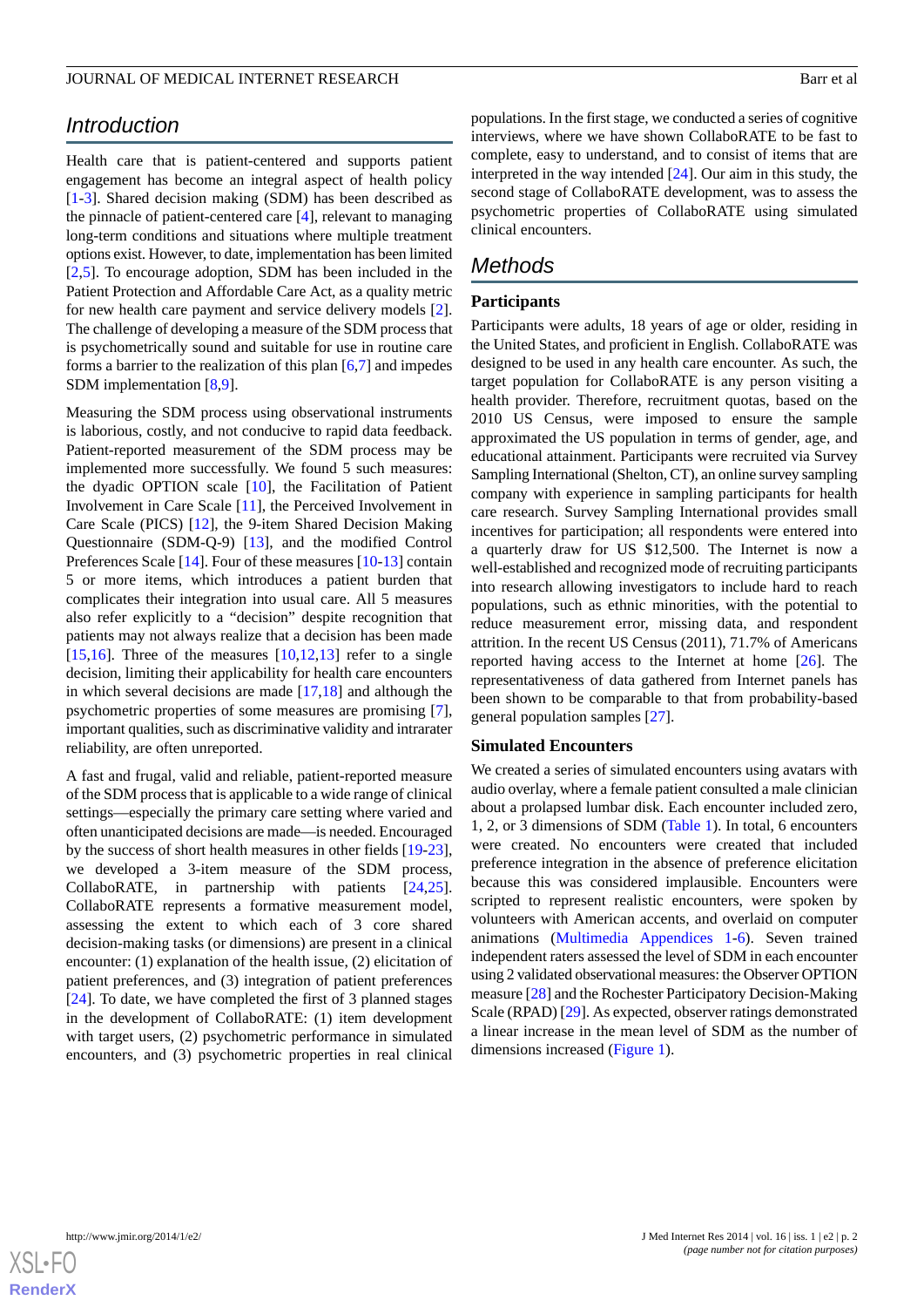<span id="page-2-0"></span>**Table 1.** Number of core dimensions of shared decision making (SDM) included in each simulated encounter.

| Encounter      | Level of SDM | Dimensions of SDM Explanation <sup>a</sup> |                |                | Preference elicitation <sup>b</sup> Preference integration <sup>c</sup> Length (min:s) |      |
|----------------|--------------|--------------------------------------------|----------------|----------------|----------------------------------------------------------------------------------------|------|
|                | None         | $\theta$                                   | N <sub>0</sub> | N <sub>0</sub> | n/a                                                                                    | 2:10 |
| $\overline{2}$ | Low          |                                            | Yes            | N <sub>0</sub> | n/a                                                                                    | 6:05 |
| 3              | Low          |                                            | No             | Yes            | No                                                                                     | 3:55 |
| $\overline{4}$ | Medium       |                                            | Yes            | Yes            | No                                                                                     | 7:52 |
| 5              | Medium       | 2                                          | N <sub>0</sub> | Yes            | Yes                                                                                    | 4:49 |
| 6              | High         |                                            | Yes            | Yes            | Yes                                                                                    | 8:45 |

<sup>a</sup>Thorough explanation of health-related information to patient.

b<sub>Patients</sub>' health-related preferences, views, or opinions elicited.

<span id="page-2-1"></span><sup>c</sup>Patients' preferences integrated in decision making.

Figure 1. Independent observer ratings (n=7) of the simulated clinical encounters using the observer OPTION Scale and Rochester Participatory Decision-Making Scale.





#### **Measures**

#### *CollaboRATE*

CollaboRATE is a 3-item measure of the SDM process. Items included are:

- 1. How much effort was made to help you understand your health issues?
- 2. How much effort was made to listen to the things that matter most to you about your health issues?
- 3. How much effort was made to include what matters most to you in choosing what to do next?

Participants are instructed to reflect on a health care encounter and then asked to complete the CollaboRATE survey. We administered 2 different response scales to examine their psychometric properties separately. CollaboRATE-10 was a 10-point anchored scale, ranging from 0 (no effort was made) to 9 (every effort was made). CollaboRATE-5 was a 5-point Likert scale, with responses of 0 (no effort was made), 1 (a little effort was made), 2 (some effort was made), 3 (a lot of effort was made), and 4 (every effort was made). We also used 2 scoring methods to enable us to examine their psychometric properties separately. For CollaboRATE mean, we summed participant's scores on the 3 items and multiplied by 3.704, transforming to a scale from 0 to 100 (for CollaboRATE-10) and the sum of participant's scores on the 3 items on the original scale from 0 to 12 (for CollaboRATE-5). For CollaboRATE

[XSL](http://www.w3.org/Style/XSL)•FO **[RenderX](http://www.renderx.com/)**

**Core SDM dimensions** top score, we coded participants as 1 (yes) when they recorded the highest response on the scale for all 3 items and as 0 (no)

#### *Other Patient-Reported Measures of the Shared Decision-Making Process*

We administered the 9-item SDM-Q-9 [\[13](#page-11-8)]. Responses were on a 6-point Likert scale ranging from completely disagree to completely agree with total scores on the survey ranging from 0 to 100. We also administered the 5-item Doctor Facilitation subscale of the PICS (PICS-DFS) [[12\]](#page-11-7). Responses were on binary scale (yes or no) and total scores on the survey ranged from 0 to 5.

#### *Clinician Technical Skills*

in all other situations.

We asked, "How would you rate the technical skills (thoroughness, carefulness, competence) of the provider in the video?" [[30\]](#page-12-2) to measure clinician technical skills. Responses were coded as 1 (excellent) or 0 (very good, good, fair, or poor).

#### *Participant Characteristics*

We assessed participants' gender, age, educational attainment [[31\]](#page-12-3), ethnicity and race [[32\]](#page-12-4), and language(s) spoken at home [[33\]](#page-12-5) using standard measures. We assessed health care utilization, measured using a single item, "In the last 12 months, did you make any appointment to see a specialist" with a yes/no response option [[34\]](#page-12-6). Self-reported health status was measured using 2 questions: "Do you have any long-standing illness or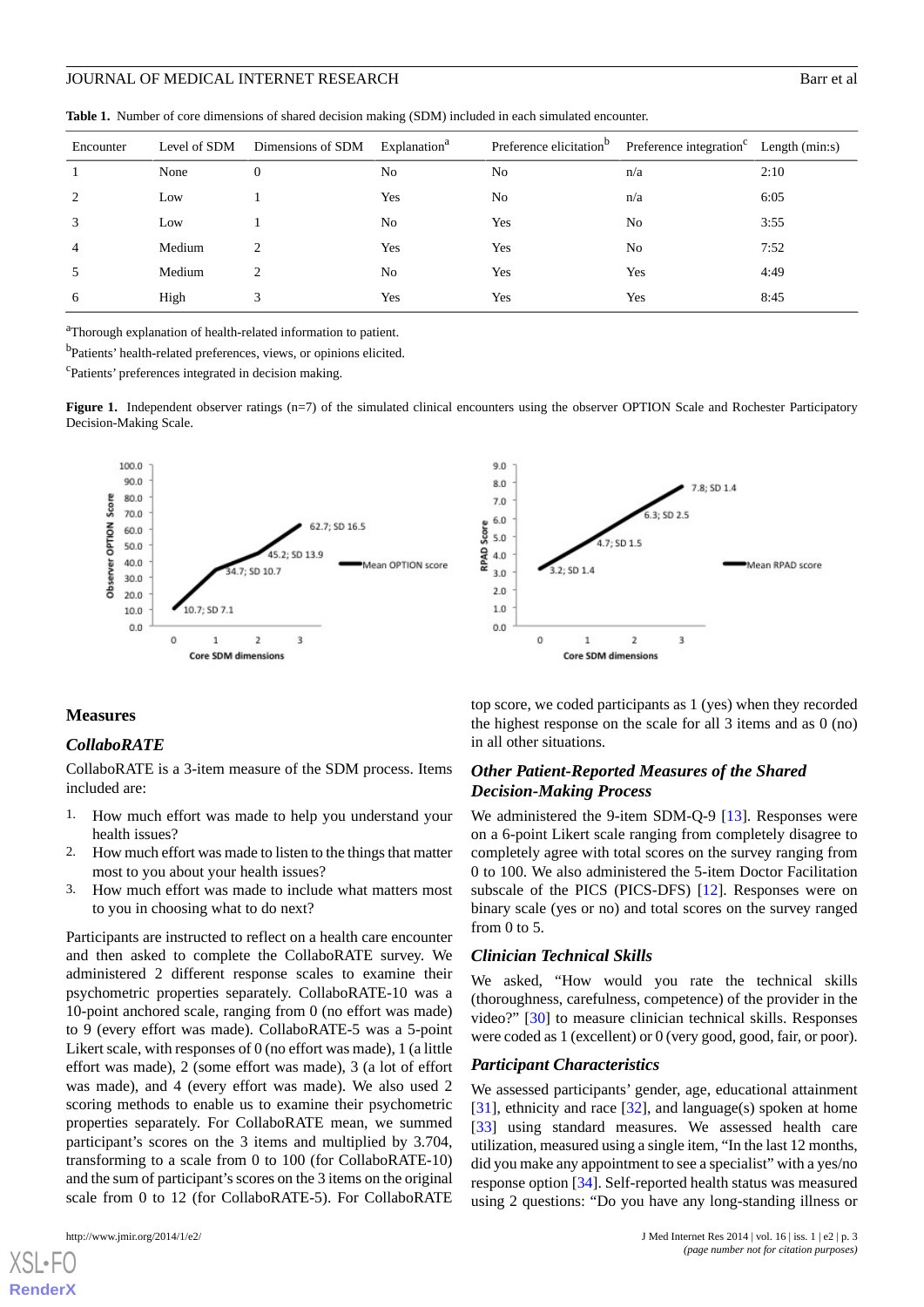disability?" (yes/no response option) and, if yes, "Does this illness or disability limit your activities in any way?" (yes/no response option) [\[35](#page-12-7)]. Decision-making role preferences were measured using the Control Preferences Scale [[36\]](#page-12-8).

#### **Procedure**

Prospective participants were provided with a link to an online information sheet. On the information sheet, participants were informed of the purpose of the survey, the time needed to complete the survey (approximately 15 minutes), and ensured that all data would be stored securely, confidentially, and used only for the purpose of the research project. They were given the number and email of a member of the study team (PJB) to contact if they had any questions. Those who consented were able to enter the online survey system. The survey was created by the research team, piloted with academics and members of the public (n=10) to refine wording, and hosted in Qualtrics, a company specializing in online survey design and data capture. Participants completed items assessing their characteristics and then were randomly allocated by a survey software algorithm to view one of the simulated encounters. Participants were restricted to viewing the simulated encounter once. Potential participants were eligible for inclusion only if they viewed the whole encounter, took the minimum amount of time required to complete the survey questions (3 minutes for the initial survey and 45 seconds for the resurvey), and completed the survey within 1 hour of commencement. Participants were asked to imagine themselves in the position of the patient and then to assess the encounter by completing CollaboRATE, SDM-Q-9,

and PICS-DFS. CollaboRATE was administered using both response scales; the presentation of response scales was counterbalanced to attenuate possible order effects. Participants were prevented from making multiple survey entries. This was achieved by preventing respondents with the same Internet Protocol (IP) address from taking the survey again.

A random subsample of participants from each of the encounters was resurveyed between 1 and 2 weeks after initial survey completion [[37\]](#page-12-9). Some of these participants were shown the same encounter a second time, whereas others were shown a different encounter. Participants were asked to complete CollaboRATE using both sets of response scales, which were again counterbalanced. The Committee for the Protection of Human Subjects at the Dartmouth College Institutional Review Board (IRB) approved the study (CPHS #23687).

#### **Statistical Analysis**

The statistical analyses conducted to assess the psychometric properties of CollaboRATE are provided in [Table 2](#page-3-0). We conducted all analyses using both response scales of CollaboRATE (CollaboRATE-10 and CollaboRATE-5), and both scoring methods (CollaboRATE mean and CollaboRATE top score). As CollaboRATE represents a formative model of SDM, we did not assess internal consistency. Similarly, we did not assess floor or ceiling effects as because the artificial manipulation makes such an assessment invalid. Analyses were conducted using Stata 12 (StataCorp LP, College Station, TX, USA).

<span id="page-3-0"></span>**Table 2.** Statistical analyses conducted to assess psychometric properties of CollaboRATE.

| Psychometric property   | Definition                                                                                                                                                                 | Assessment <sup>a</sup>                                                                                                                                                                                   | CollaboRATE analyses                                                                                       |                                              |
|-------------------------|----------------------------------------------------------------------------------------------------------------------------------------------------------------------------|-----------------------------------------------------------------------------------------------------------------------------------------------------------------------------------------------------------|------------------------------------------------------------------------------------------------------------|----------------------------------------------|
|                         |                                                                                                                                                                            |                                                                                                                                                                                                           | Mean                                                                                                       | Top score                                    |
| Discriminative validity | Ability of the measure to yield low<br>scores when the construct under<br>measurement is absent, and higher<br>scores as the presence of the con-<br>struct increases [37] | Between-dimension comparisons of<br>CollaboRATE scores                                                                                                                                                    | ANOVA, planned com-<br>parisons (between-<br>groups <i>t</i> test or Welch<br>test)                        | Chi-square test                              |
| Concurrent validity     | Presence of correlation between<br>measures that claim to measure the<br>same construct [37]                                                                               | Relationship between CollaboRATE<br>and the 2 other measures of SDM<br>(SDM-Q-9 and PICS-DFS)                                                                                                             | Pearson product mo-<br>ment correlation $(r)$<br>$\lceil 38 \rceil$                                        | Point-biserial correla-<br>tion $(rpb)$ [39] |
| Divergent validity      | Absence of correlation between<br>measures that claim to measure dif-<br>ferent constructs [37]                                                                            | Relationship between CollaboRATE<br>and the clinician technical skills<br>question                                                                                                                        | Pearson product mo-<br>ment correlation $(r)$                                                              | Point-biserial correla-<br>tion (rpb)        |
| Intrarater reliability  | Consistency of ratings of the same<br>encounter, across 2 time points by<br>the same rater $[37]$                                                                          | Comparison of CollaboRATE scores<br>on initial survey and resurvey for<br>participants exposed to the same<br>encounter                                                                                   | Intraclass correlation<br>coefficients (ICC 2,2;<br>2-way mixed effects<br>model of absolute<br>agreement) | Cohen's kappa coef-<br>ficient $[40]$        |
| Sensitivity to change   | Ability of the measure to detect<br>change in the specified construct,<br>regardless of whether it is deemed<br>meaningful to the decision maker<br>[37, 41]               | Comparison of CollaboRATE scores<br>on initial survey and resurvey for<br>participants exposed to the "oppo-<br>site" encounter on resurvey (e.g.,<br>low SDM on initial survey, high<br>SDM on resurvey) | Paired t test                                                                                              | McNemar's test                               |

a<br>SDM: shared decision making; SDM-Q-9: 9-item Shared Decision Making Questionnaire; PICS-DFS: 5-item Doctor Facilitation subscale of the Perceived Involvement in Care Scale.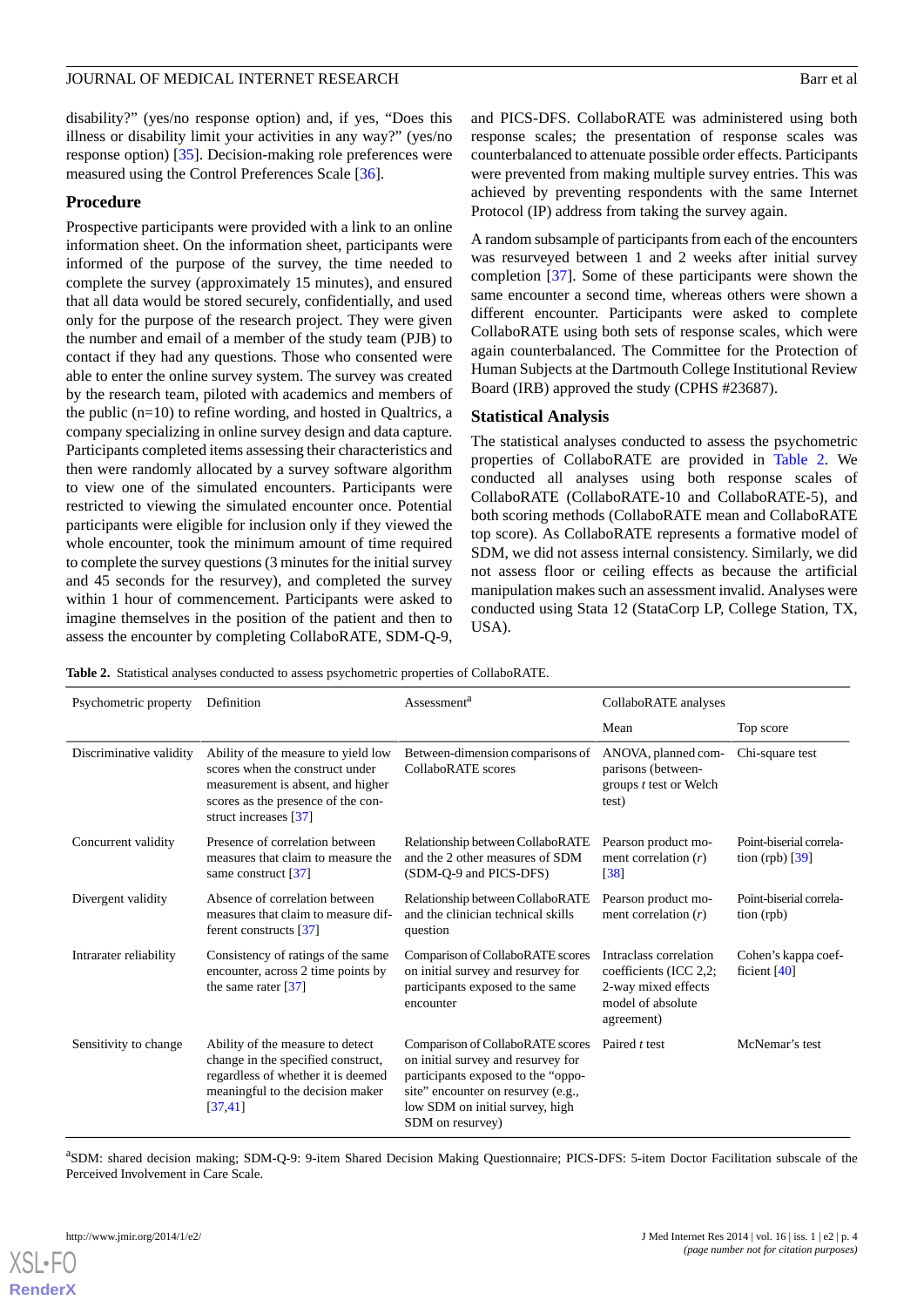#### **Sample Size Calculation**

To detect an estimated 15% difference in the proportion of participants with a top score on CollaboRATE between the encounter with 3 dimensions present (estimated 75% top score) and an encounter with 2 dimensions present (estimated 60% top score), with 90% power, 216 participants per encounter were required. We planned to resurvey 30 participants initially exposed to each of the encounters who would be exposed to the same encounter again (providing 95% power to detect a minimum intraclass correlation coefficient, ICC, of 0.65) and a further 30 participants initially exposed to the 2 extreme encounters (zero dimensions and 3 dimensions) who would be exposed to the opposite encounter.

# *Results*

# **Participant Flow**

A total of 2026 participants completed the initial survey. Before analysis, 685 (33.8%) were excluded for taking less than the minimum reasonable time to complete the survey, resulting in a total of 1341 eligible participants included. A total of 388 participants were approached for resurvey. Prior to analysis, 137 (35.3%) were excluded for taking less than the minimum reasonable time to complete the survey, resulting in a total of 251 eligible participants included in the resurvey.

#### **Participant Characteristics**

Characteristics of the participants were similar to that of the US population. Participants' characteristics across the dimensions were comparable ([Table 3\)](#page-5-0) although there were statistically significant differences in race  $(P=.04)$ . 6.94% (93/1341) of participants did not report age or gender, but no differences in CollaboRATE scores were found between those that did and did not report age  $(P=.45)$  or gender  $(P=.76)$ . The acceptability of CollaboRATE items was demonstrated by less than 1% (8/1341) of participants missing any of the items.

# **Discriminative Validity**

The discriminative validity of CollaboRATE was demonstrated with significant increases in scores as progressively more of the dimensions were included in the encounters ([Table 4](#page-6-0)). For all analyses, a significant overall association between CollaboRATE and number of dimensions was found (data available on request).

This was true for both response scales and both scoring methods. The discriminative validity of the 2 other measures of SDM was also demonstrated. No significant differences were observed in CollaboRATE between the 2 encounters that included 1 dimension of SDM, nor between the 2 encounters that included 2 dimensions of SDM, on either response scales or scoring method (analysis available upon request). A further description of CollaboRATE scores per item is presented in [Table 5](#page-7-0).

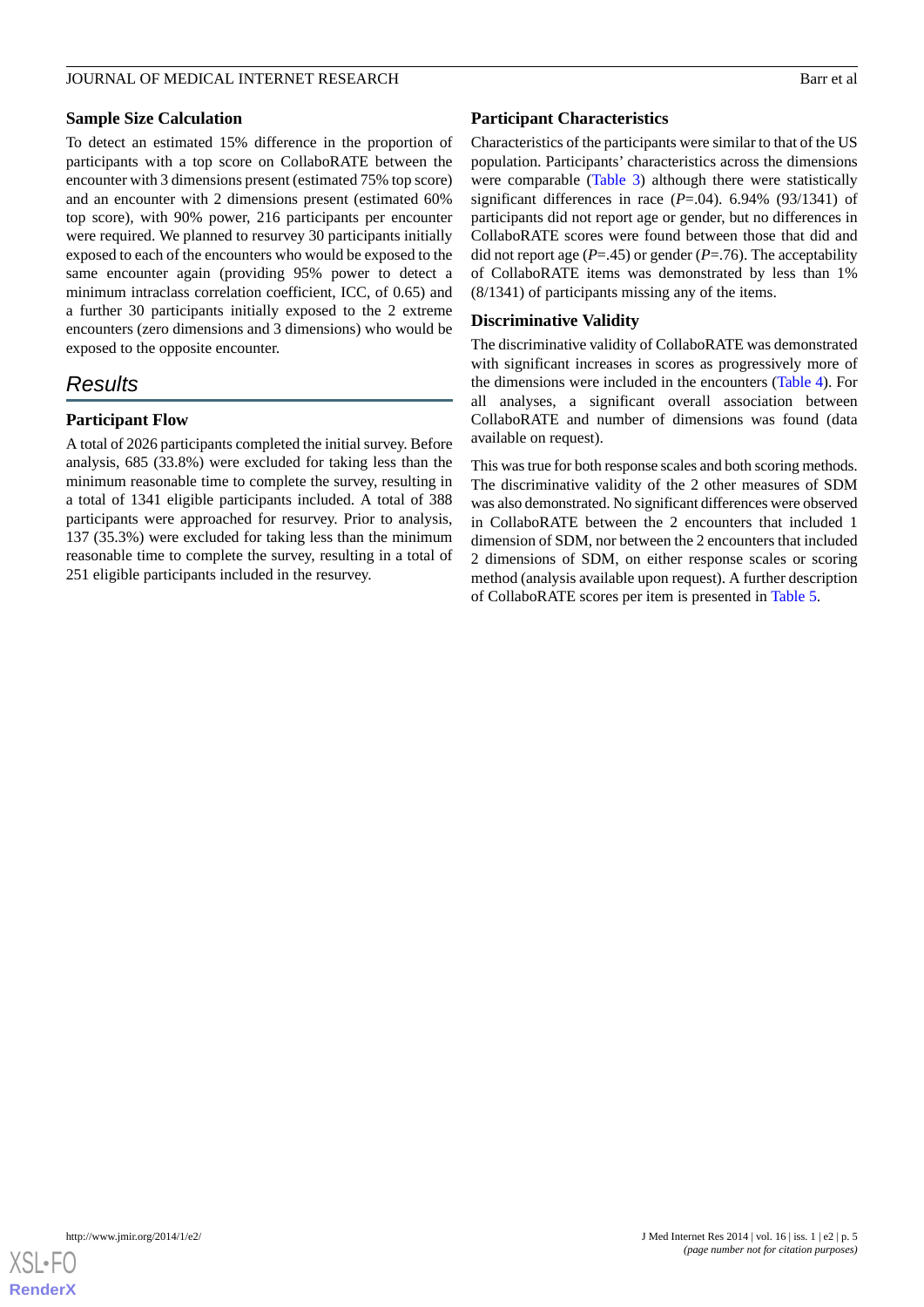# **JOURNAL OF MEDICAL INTERNET RESEARCH Barr et al.**

<span id="page-5-0"></span>**Table 3.** Participant characteristics by group.

| Sociodemographic and health care characteristics Number of dimensions <sup>a</sup> |                  |              |                |                  | Total $(n=1341)$ | US population <sup>b</sup> |
|------------------------------------------------------------------------------------|------------------|--------------|----------------|------------------|------------------|----------------------------|
|                                                                                    | $\boldsymbol{0}$ | $\mathbf{1}$ | $\overline{c}$ | $\mathfrak{Z}$   |                  |                            |
|                                                                                    | $(n=270)$        | $(n=443)$    | $(n=425)$      | $(n=203)$        |                  |                            |
| Gender, n (%)                                                                      |                  |              |                |                  |                  |                            |
| Female                                                                             | 128(50.0)        | 218(53)      | 223(57.2)      | 104(54.5)        | 673 (53.9)       | 50.8%                      |
| Male                                                                               | 128(50.0)        | 193 (47.0)   | 167(42.8)      | 87 (45.6)        | 575 (46.1)       | 49.2%                      |
| Age (years), $n$ $(\frac{9}{6})$                                                   |                  |              |                |                  |                  |                            |
| 18-44                                                                              | 85 (39.5)        | 172(50.3)    | 165(50.5)      | 77(46.7)         | 499 (47.6)       | 48.1%                      |
| 45-64                                                                              | 79 (36.7)        | 110(32.2)    | 102(31.2)      | 55 (30.3)        | 346 (33.0)       | 34.7%                      |
| $65+$                                                                              | 51 (23.7)        | 60 (17.5)    | 60(18.4)       | 33(20.0)         | 204 (19.5)       | 17.2%                      |
| <b>Educational attainment</b>                                                      |                  |              |                |                  |                  |                            |
| High school graduate or less                                                       | 108(40.3)        | 179(40.4)    | 169(40.0)      | 84 (41.6)        | 540 (40.4)       | 42.7%                      |
| Some college, no degree                                                            | 56(20.9)         | 103(23.3)    | 100(23.6)      | 41(20.3)         | 300(22.5)        | 16.7%                      |
| Associate's or bachelor's degree                                                   | 79 (29.5)        | 120(27.1)    | 126(29.8)      | 55(27.2)         | 380 (28.4)       | 29.5%                      |
| Master's, professional, or doctoral degree                                         | 25(9.3)          | 41 $(9.3)$   | 28(6.6)        | 22(10.9)         | 116(8.7)         | 11.1%                      |
| <b>Ethnicity</b>                                                                   |                  |              |                |                  |                  |                            |
| Hispanic or Latino                                                                 | 21(8.1)          | 28(6.4)      | 32(7.7)        | 17(8.6)          | 98 (7.5)         | 16.3%                      |
| Not Hispanic or Latino                                                             | 238 (91.9)       | 409 (93.6)   | 384 (92.3)     | 181 (91.4)       | 1212 (92.5)      | 83.7%                      |
| White alone                                                                        | 205(86.1)        | 315 (77.0)   | 314 (81.8)     | 148 (81.8)       | 982 (81.0)       | 63.7%                      |
| Race                                                                               |                  |              |                |                  |                  |                            |
| One race                                                                           | 260 (97)         | 423 (96.1)   | 413 (97.6)     | 198 (98.5)       | 1299 (97.5)      | 97.1%                      |
| White                                                                              | 229(85.5)        | 341 (77.5)   | 342 (80.9)     | 161(80.1)        | 1073(80.6)       | 72.4%                      |
| <b>Black or African American</b>                                                   | 18(6.7)          | 45(10.2)     | 39(9.2)        | 27(13.4)         | 129(9.7)         | 12.6%                      |
| American Indian and Alaska Native                                                  | 4(1.5)           | 4(0.9)       | 6(1.4)         | $\mathbf{0}$     | 14(1.1)          | 0.9%                       |
| Asian                                                                              | 4(1.5)           | 21(4.8)      | 15(3.6)        | 4(2.0)           | 44 (3.3)         | 4.8%                       |
| Native Hawaiian and Other Pacific Islander                                         | $\boldsymbol{0}$ | 4(0.9)       | $\mathbf{0}$   | $\boldsymbol{0}$ | 4(0.3)           | 0.2%                       |
| Some other race                                                                    | 5(1.9)           | 13(3.0)      | 11(2.6)        | 6(3.0)           | 35(2.6)          | 6.2%                       |
| Two or more races                                                                  | 8(3.0)           | 17(3.9)      | 10(2.4)        | 3(1.5)           | 33(2.5)          | 2.9%                       |
| Language spoken at home                                                            |                  |              |                |                  |                  |                            |
| English only                                                                       | 243 (91.4)       | 386 (89.4)   | 370 (88.5)     | 87(42.9)         | 1177 (89.9)      | 80.4%                      |
| Language other than English                                                        | 23(8.7)          | 46(10.7)     | 48(11.5)       | 116(57.1)        | 133(10.2)        | 19.6%                      |
| Health care experiences and preferences                                            |                  |              |                |                  |                  |                            |
| Long-standing illness or disability                                                |                  |              |                |                  |                  |                            |
| Yes, and limits activities                                                         | 55(20.6)         | 117(26.6)    | 122(28.8)      | 62(30.8)         | 356 (26.7)       |                            |
| Yes, and does not limit activities                                                 | 26(9.7)          | 38(8.6)      | 37(8.7)        | 23(11.4)         | 124(9.3)         |                            |
| No                                                                                 | 186 (68.7)       | 285(64.8)    | 264(62.4)      | 116(57.7)        | 851 (63.9)       |                            |
| Specialist appointment in last 12 months                                           |                  |              |                |                  |                  |                            |
| Yes                                                                                | 120(44.6)        | 228(51.6)    | 223(52.5)      | 104(51.2)        | 661 (49.4)       |                            |
| N <sub>o</sub>                                                                     | 149 (55.4)       | 214 (48.4)   | 202 (47.5)     | 99 (48.8)        | 678 (50.6)       |                            |
| <b>Decision-making role preferences</b>                                            |                  |              |                |                  |                  |                            |
| Patient alone                                                                      | 37(13.8)         | 74(16.7)     | 64(15.1)       | 35(17.2)         | 210(15.7)        |                            |
| Patient with provider input                                                        | 117(43.5)        | 167(37.7)    | 159 (37.4)     | 69 (34.0)        | 512 (38.2)       |                            |
| Shared                                                                             | 84 (31.2)        | 162(36.6)    | 164(38.6)      | 84 (41.4)        | 494 (36.9)       |                            |

[XSL](http://www.w3.org/Style/XSL)•FO **[RenderX](http://www.renderx.com/)**

http://www.jmir.org/2014/1/e2/ J Med Internet Res 2014 | vol. 16 | iss. 1 | e2 | p. 6 *(page number not for citation purposes)*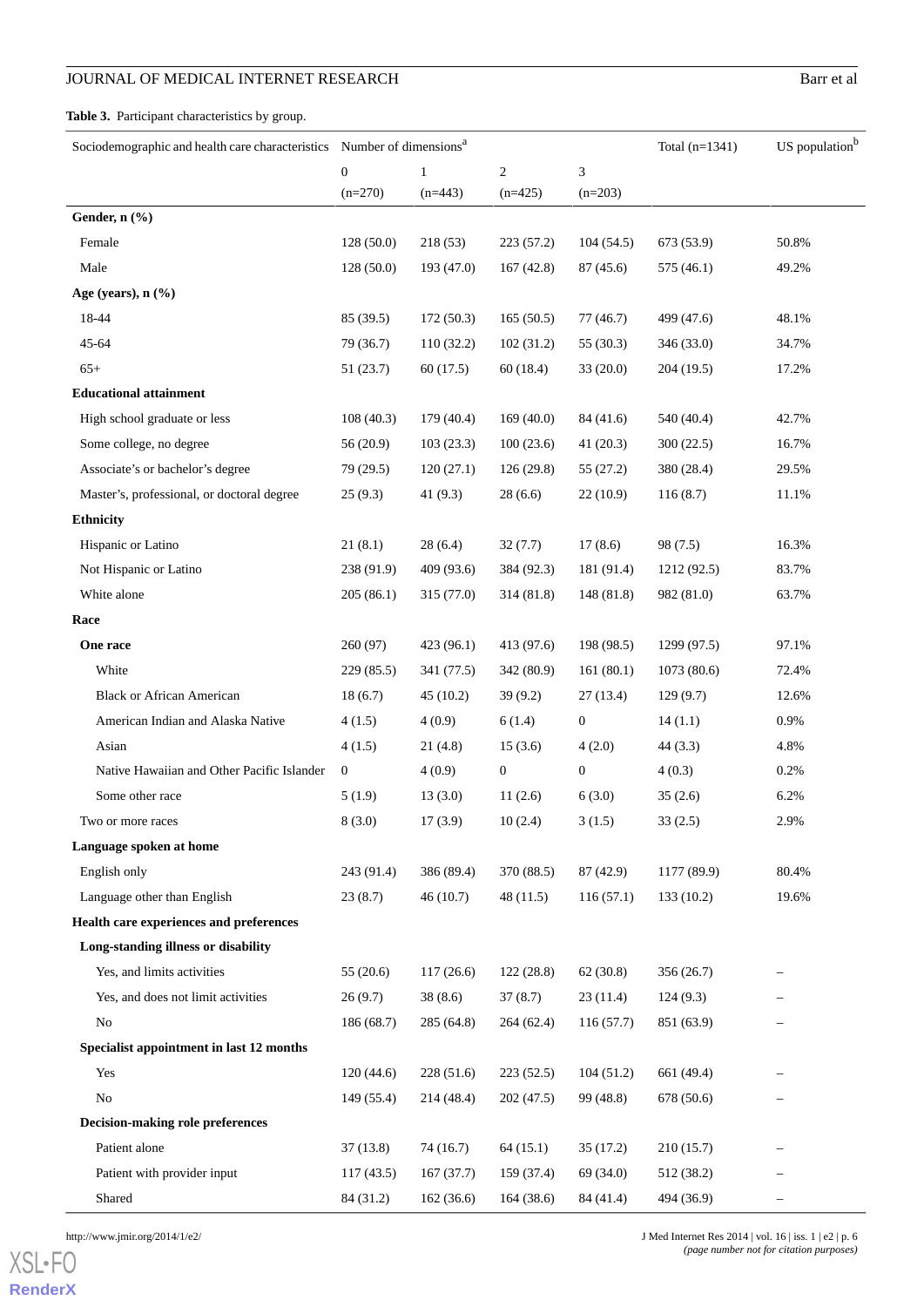# JOURNAL OF MEDICAL INTERNET RESEARCH Barr et al.

| Sociodemographic and health care characteristics Number of dimensions <sup>a</sup> |           |           | Total $(n=1341)$ | $US$ population <sup>b</sup> |          |                          |
|------------------------------------------------------------------------------------|-----------|-----------|------------------|------------------------------|----------|--------------------------|
|                                                                                    |           |           |                  |                              |          |                          |
|                                                                                    | $(n=270)$ | $(n=443)$ | $(n=425)$        | $(n=203)$                    |          |                          |
| Provider with patient input                                                        | 17(6.3)   | 22(5.0)   | 17 (4.0)         | 11(5.4)                      | 67(5.0)  | $\overline{\phantom{a}}$ |
| Provider alone                                                                     | 14(5.2)   | 18(4.1)   | 21(4.9)          | 4(2.0)                       | 57 (4.2) | $\overline{\phantom{a}}$ |

<sup>a</sup>Frequencies may not sum to the total due to missing data.

<sup>b</sup>Gender and age data were taken from the 2010 Census [[42](#page-12-14)], educational attainment data correspond to the population aged ≥25 years and were taken from the Current Population Survey 2012 Annual Social and Economic Supplement [[31](#page-12-3)], ethnicity and race data were taken from 2010 Census [\[43\]](#page-12-15), and language data were taken from the 2006-2008 American Community Survey [\[33\]](#page-12-5).

<span id="page-6-0"></span>**Table 4.** Discriminative validity of CollaboRATE, the 9-item Shared Decision Making Questionnaire (SDM-Q-9), and the 5-item Doctor Facilitation subscale of the Perceived Involvement in Care Scale (PICS-DFS).

| Discriminative validity                 |                | Number of dimensions |                |                |                     |              |                  | Contrasts between dimensions <sup>a</sup> |              |                  |                    |              | Valid <sup>b</sup> |     |  |  |  |
|-----------------------------------------|----------------|----------------------|----------------|----------------|---------------------|--------------|------------------|-------------------------------------------|--------------|------------------|--------------------|--------------|--------------------|-----|--|--|--|
|                                         | $\theta$       |                      | 2              | 3              | $0 \text{ vs } 1$   |              |                  | $1 \text{ vs } 2$                         |              |                  | $2 \text{ vs } 3$  |              |                    |     |  |  |  |
|                                         | $(n=270)$      | $(n=443)$            | $(n=425)$      | $(n=203)$      |                     |              |                  |                                           |              |                  |                    |              |                    |     |  |  |  |
|                                         |                |                      |                |                | $t(d\mathfrak{f})$  | $\chi^2_{1}$ | $\boldsymbol{P}$ | $t(d\hat{f})$                             | $\chi^2_{1}$ | $\boldsymbol{P}$ | t(df)              | $\chi^2_{1}$ | $\boldsymbol{P}$   |     |  |  |  |
| CollaboRATE-10,<br>mean(SD)             | 46.0<br>(29.9) | 69.6<br>(26.2)       | 82.0<br>(21.6) | 85.8<br>(19.1) | $-10.68$<br>(505.1) |              | < 001            | $-7.58$<br>(844.1)                        |              | < 001            | $-2.25$<br>(447.7) |              | .01                | Yes |  |  |  |
| CollaboRATE-5, mean<br>(SD)             | 5.2(3.4)       | 7.8(3.1)             | 9.4(2.6)       | 10.0(2.3)      | $-10.15$<br>(525.2) |              | < 001            | $-8.37$<br>(845.0)                        |              | $<$ 001          | $-2.66$<br>(435.3) |              | .008               | Yes |  |  |  |
| CollaboRATE-10 top<br>score, $n$ $(\%)$ | 13(4.9)        | 79 (17.9)            | 131<br>(31.1)  | 81 (39.9)      |                     | 24.9         | < 0.001          |                                           | 20.5         | < 001            |                    | 4.7          | .03                | Yes |  |  |  |
| CollaboRATE-5 top<br>score, $n$ $(\%)$  | 16(6.0)        | 76 (17.2)            | 136<br>(32.2)  | 85 (42.3)      |                     | 18.4         | < 0.001          |                                           | 26.0         | < 001            |                    | 6.1          | .01                | Yes |  |  |  |
| $SDM-Q-9$ , mean $(SD)$                 | 37.1<br>(27.9) | 63.2<br>(23.4)       | 75.1<br>(19.8) | 82.0<br>(16.0) | $-12.85$<br>(490.6) |              | < 001            | $-8.09$<br>(852.9)                        |              | < 001            | $-4.69$<br>(484.6) |              | < 001              | Yes |  |  |  |
| PICS-DFS, mean (SD)                     | 1.60(1.9)      | 3.2(1.7)             | 3.9(1.2)       | 4.3(0.9)       | $-11.64$<br>(510.8) |              | < 001            | $-7.07$<br>(798.2)                        |              | < 001            | $-4.64$<br>(496.4) |              | < 001              | Yes |  |  |  |

<sup>a</sup>Two-sample *t* test with unequal variances for contrasts of means.

<sup>b</sup>Yes=psychometric property found in this sample; no=psychometric property not found in this sample.

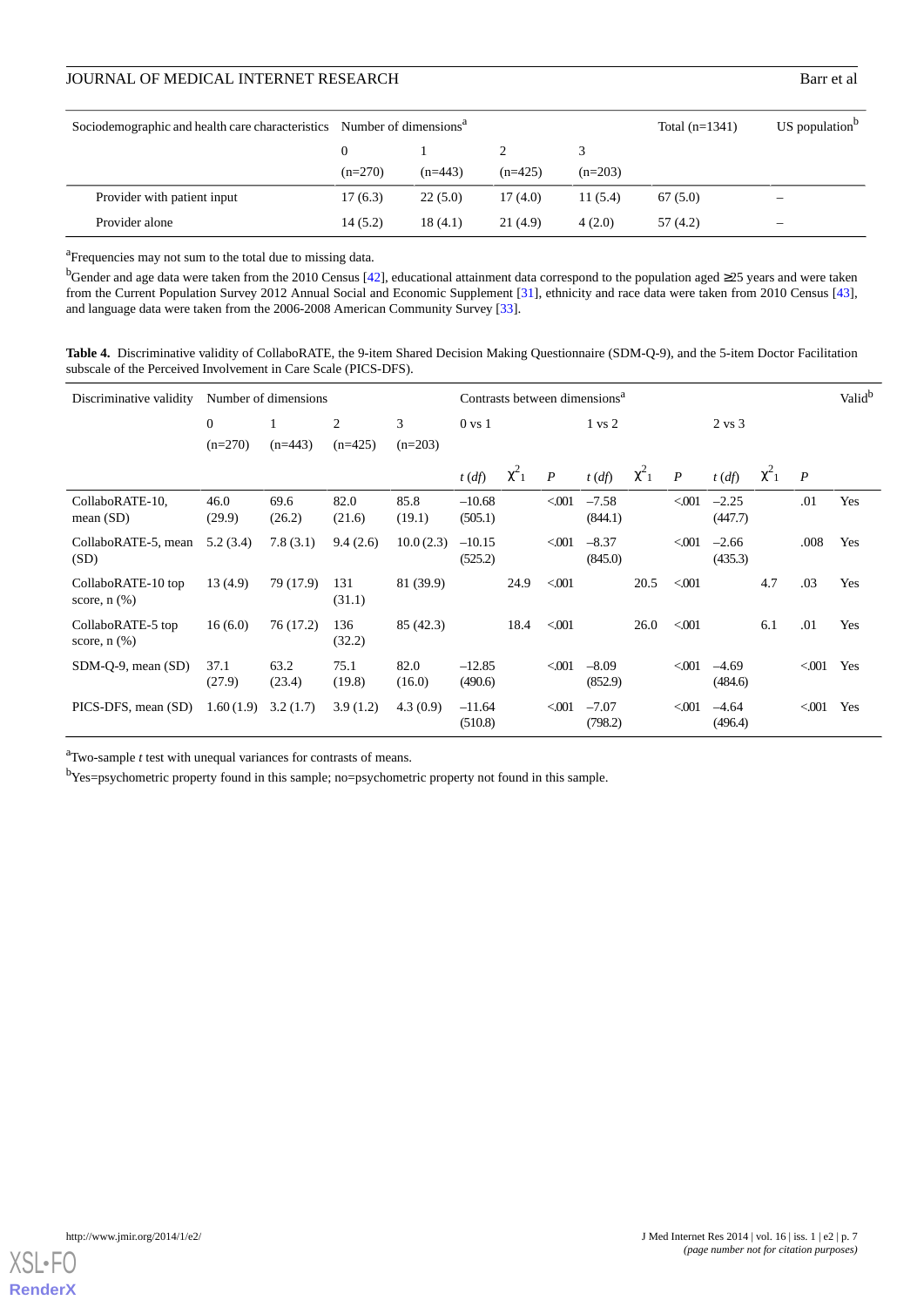<span id="page-7-0"></span>**Table 5.** CollaboRATE scores by item.

| CollaboRATE items               | Number of dimensions |            |                |            |  |  |  |
|---------------------------------|----------------------|------------|----------------|------------|--|--|--|
|                                 | $\theta$             | 1          | $\overline{c}$ | 3          |  |  |  |
|                                 | $(n=270)$            | $(n=443)$  | $(n=425)$      | $(n=203)$  |  |  |  |
| CollaboRATE-10, mean (SD)       |                      |            |                |            |  |  |  |
| Item 1 (information)            | 4.50(2.76)           | 6.63(2.36) | 7.48(1.94)     | 7.70(1.86) |  |  |  |
| Item 2 (preference)             | 4.19(2.83)           | 6.25(2.49) | 7.36(2.07)     | 7.69(1.75) |  |  |  |
| Item 3 (integration)            | 3.77(2.96)           | 5.94(2.74) | 7.32(2.16)     | 7.80(1.73) |  |  |  |
| CollaboRATE-5, mean (SD)        |                      |            |                |            |  |  |  |
| Item 1 (information)            | 1.98(1.10)           | 2.74(1.02) | 3.18(0.85)     | 3.34(0.84) |  |  |  |
| Item 2 (preference)             | 1.73(1.21)           | 2.58(1.31) | 3.14(0.95)     | 3.27(0.83) |  |  |  |
| Item 3 (integration)            | 1.51(1.33)           | 2.49(1.25) | 3.13(1.02)     | 3.39(0.82) |  |  |  |
| CollaboRATE-10 top score, n (%) |                      |            |                |            |  |  |  |
| Item 1 (information)            | 22(8.2)              | 117(26.5)  | 175(41.4)      | 97 (47.8)  |  |  |  |
| Item 2 (preference)             | 20(7.5)              | 103(23.4)  | 172(40.6)      | 95 (46.8)  |  |  |  |
| Item 3 (integration)            | 23(8.6)              | 98 (22.1)  | 180(42.6)      | 99 (48.8)  |  |  |  |
| CollaboRATE-5 top score, n (%)  |                      |            |                |            |  |  |  |
| Item 1 (information)            | 26(9.7)              | 109(24.6)  | 175(41.3)      | 104(51.5)  |  |  |  |
| Item 2 (preference)             | 24(8.9)              | 111(25.2)  | 184 (43.3)     | 95 (47.0)  |  |  |  |
| Item 3 (integration)            | 24(9.0)              | 111(25.1)  | 194 (45.8)     | 112(55.2)  |  |  |  |

# **Concurrent Validity, Divergent Validity, and Intrarater Reliability**

The concurrent validity of CollaboRATE was demonstrated with moderate to strong positive correlations between the 2 other measures of SDM for both response scales and both scoring methods (see [Table 6](#page-8-0)). Divergent validity of CollaboRATE was not demonstrated, with moderate to strong positive correlations also observed with the clinician technical skills rating for both response scales and both scoring methods. Intrarater reliability of CollaboRATE mean scores was

demonstrated for both response scales, with excellent intraclass correlations observed between Time 1, initial survey completion, and Time 2, resurvey, scores. Intrarater reliability of CollaboRATE top scores was also demonstrated for both response scales, with moderate agreement observed between Time 1 and Time 2 scores ([Table 6](#page-8-0)).

# **Sensitivity to Change**

Sensitivity to change of CollaboRATE was demonstrated with significant differences observed between scores for encounters with zero and 3 dimensions of SDM (within participants) for both response scales and both scoring methods ([Table 7](#page-8-1)).

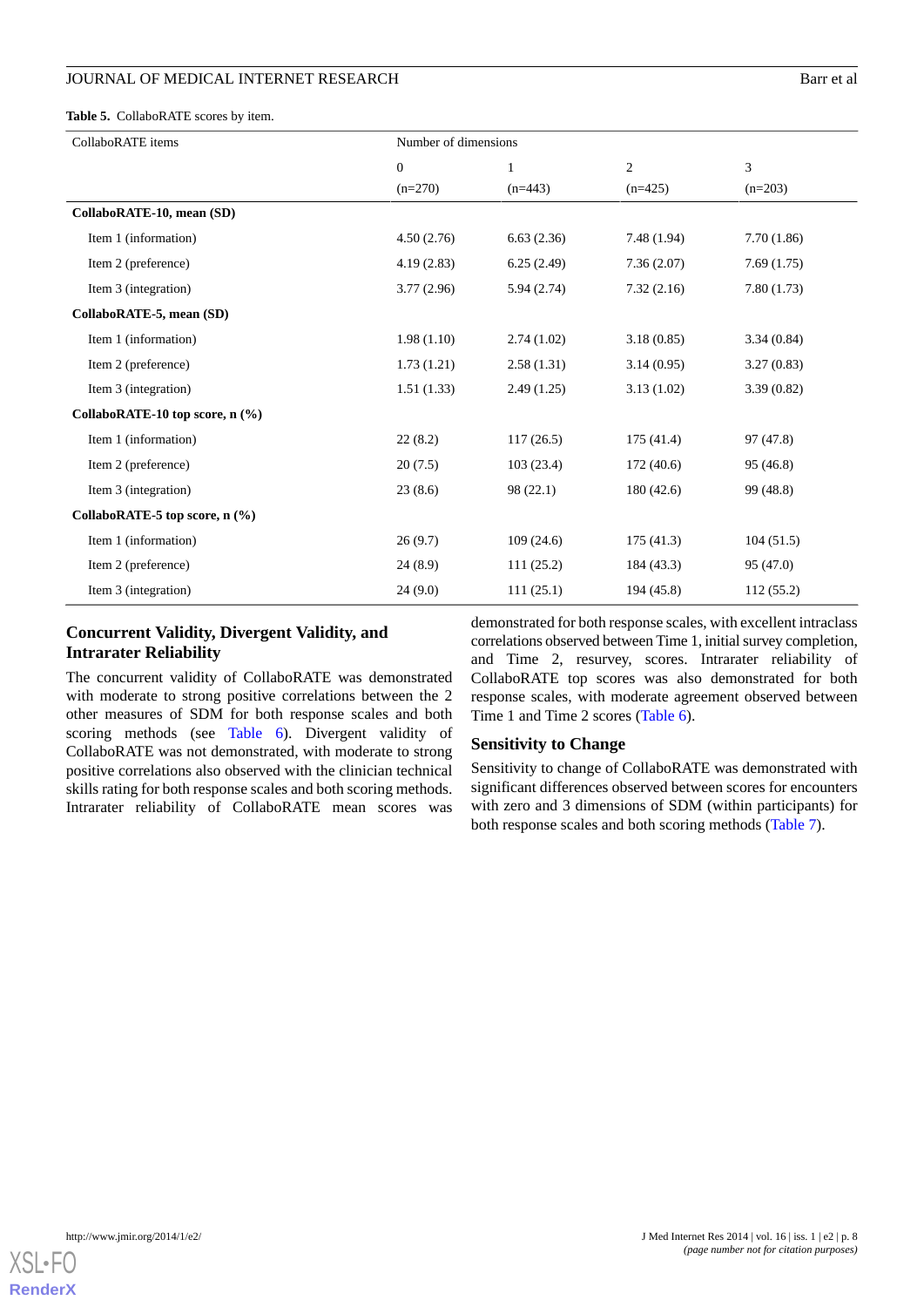<span id="page-8-0"></span>**Table 6.** Concurrent validity, divergent validity, and intrarater reliability of CollaboRATE.

| Psychometric properties of CollaboRATE                         | Statistic                              | 95% CI                | $\boldsymbol{P}$ | Relationship       | Valid/reliable <sup>a</sup> |
|----------------------------------------------------------------|----------------------------------------|-----------------------|------------------|--------------------|-----------------------------|
| Concurrent validity (with SDM-Q-9)                             |                                        |                       |                  |                    |                             |
| CollaboRATE-10 mean                                            | $r = 0.79$                             | 0.77, 0.81            | < .001           | Strong, positive   | Yes                         |
| CollaboRATE-5 mean                                             | $r=0.80$                               | 0.78, 0.82            | < 0.001          | Strong, positive   | Yes                         |
| CollaboRATE-10 top score                                       | $rbb=0.49$                             | 0.45, 0.53            | < 0.001          | Moderate, positive | Yes                         |
| CollaboRATE-5 top score                                        | $rpb=0.50$                             | 0.46, 0.54            | < 0.001          | Strong, positive   | Yes                         |
| <b>Concurrent validity (with PICS-DFS)</b>                     |                                        |                       |                  |                    |                             |
| CollaboRATE-10 mean                                            | $r=0.67$                               | 0.64, 0.70            | < 0.001          | Strong, positive   | Yes                         |
| CollaboRATE-5 mean                                             | $r = 0.68$                             | 0.65, 0.71            | < .001           | Strong, positive   | Yes                         |
| CollaboRATE-10 top score                                       | $rpb=0.36$                             | 0.31, 0.41            | < 0.001          | Moderate, positive | Yes                         |
| CollaboRATE-5 top score                                        | $rpb = 0.37$                           | 0.32, 0.42            | < 0.001          | Moderate, positive | Yes                         |
| Divergent validity (with clinician technical skills<br>rating) |                                        |                       |                  |                    |                             |
| CollaboRATE-10 mean                                            | $rbb=0.42$                             | 0.37, 0.46            | < .001           | Moderate, positive | N <sub>0</sub>              |
| CollaboRATE-5 mean                                             | $rpb=0.46$                             | 0.42, 0.51            | < 0.001          | Moderate, positive | N <sub>o</sub>              |
| CollaboRATE-10 top score                                       | Agreement=83.4<br>% Kappa= 0.53        | 0.48, 0.59            | < .001           | Moderate           | N <sub>0</sub>              |
| CollaboRATE-5 top score                                        | Agreement= $83.8$<br>$%$ kappa= $0.55$ | 0.50, 0.60<br>< 0.001 |                  | Moderate           | N <sub>0</sub>              |
| Intrarater reliability (Time 1 to Time 2)                      |                                        |                       |                  |                    |                             |
| CollaboRATE-10 mean                                            | ICC $(2,2)=0.86$                       | 0.82, 0.90            | < 0.001          | Excellent          | Yes                         |
| CollaboRATE-5 mean                                             | ICC $(2,2)=0.82$                       | 0.76, 0.87            | < .001           | Excellent          | Yes                         |
| CollaboRATE-10 top score                                       | Agreement=84.7<br>% kappa=0.56         | 0.42, 0.70            | < 0.001          | Moderate           | Yes                         |
| CollaboRATE-5 top score                                        | Agreement=82.4<br>% kappa=0.58         | 0.44, 0.72            | < 0.001          | Moderate           | Yes                         |

<span id="page-8-1"></span><sup>a</sup>Yes=psychometric property found in this sample; no=psychometric property not found in this sample.

#### **Table 7.** Sensitivity to change of CollaboRATE.

| CollaboRATE                                |                   | Time 1 to Time 2 $(n=29)$ |                  |              |                   | Time 1 to Time 2 $(n=33)$ |                |               |          |         |  |
|--------------------------------------------|-------------------|---------------------------|------------------|--------------|-------------------|---------------------------|----------------|---------------|----------|---------|--|
|                                            | <b>Dimensions</b> |                           | <b>Statistic</b> |              | <b>Dimensions</b> |                           | Statistic      |               |          |         |  |
|                                            | $\overline{0}$    | 3                         | $t_{28}$         | $\chi^2_{1}$ | $\boldsymbol{P}$  | 3                         | $\mathbf{0}$   | $t(d\hat{f})$ | $\chi^2$ | P       |  |
| CollaboRATE-10 mean, mean (SD)             | 38.0<br>(29.0)    | 78.9<br>(28.0)            | $-6.75$          |              | < 0.001           | 82.2<br>(18.3)            | 66.3<br>(25.5) | 3.58<br>(32)  |          | < 0.001 |  |
| CollaboRATE-5 mean, <sup>a</sup> mean (SD) | 4.5(3.2)          | 9.0(3.8)                  | $-5.87$          |              | < 0.001           | 9.7(2.6)                  | 7.4(3.2)       | 4.73<br>(31)  |          | < 0.001 |  |
| CollaboRATE-10 top score, n (%)            | 1(3.5)            | 12(41.4)                  |                  | 11.0         | .001              | 11(33.3)                  | 3(9.1)         |               | 8.0      | .008    |  |
| CollaboRATE-5 top score, $n$ (%)           | 1(3.5)            | 13 (44.8)                 |                  | 12.0         | < 0.001           | 13 (39.4)                 | 5(15.2)        |               | 6.4      | .02     |  |

<sup>a</sup>1 missing response for CollaboRATE-5 Time 1 (3 dimensions) to Time 2 (0 dimensions).

# *Discussion*

# **Principal Findings**

In simulated patient-clinician encounters, CollaboRATE, a patient-reported measure of the SDM process, demonstrated

[XSL](http://www.w3.org/Style/XSL)•FO **[RenderX](http://www.renderx.com/)** discriminative validity, concurrent validity, intrarater reliability, and sensitivity to change. Divergent validity was not demonstrated. Although further testing in real-world clinical care is needed, these results provide a solid foundation on which to consider this measure a fast and frugal measure of the SDM process.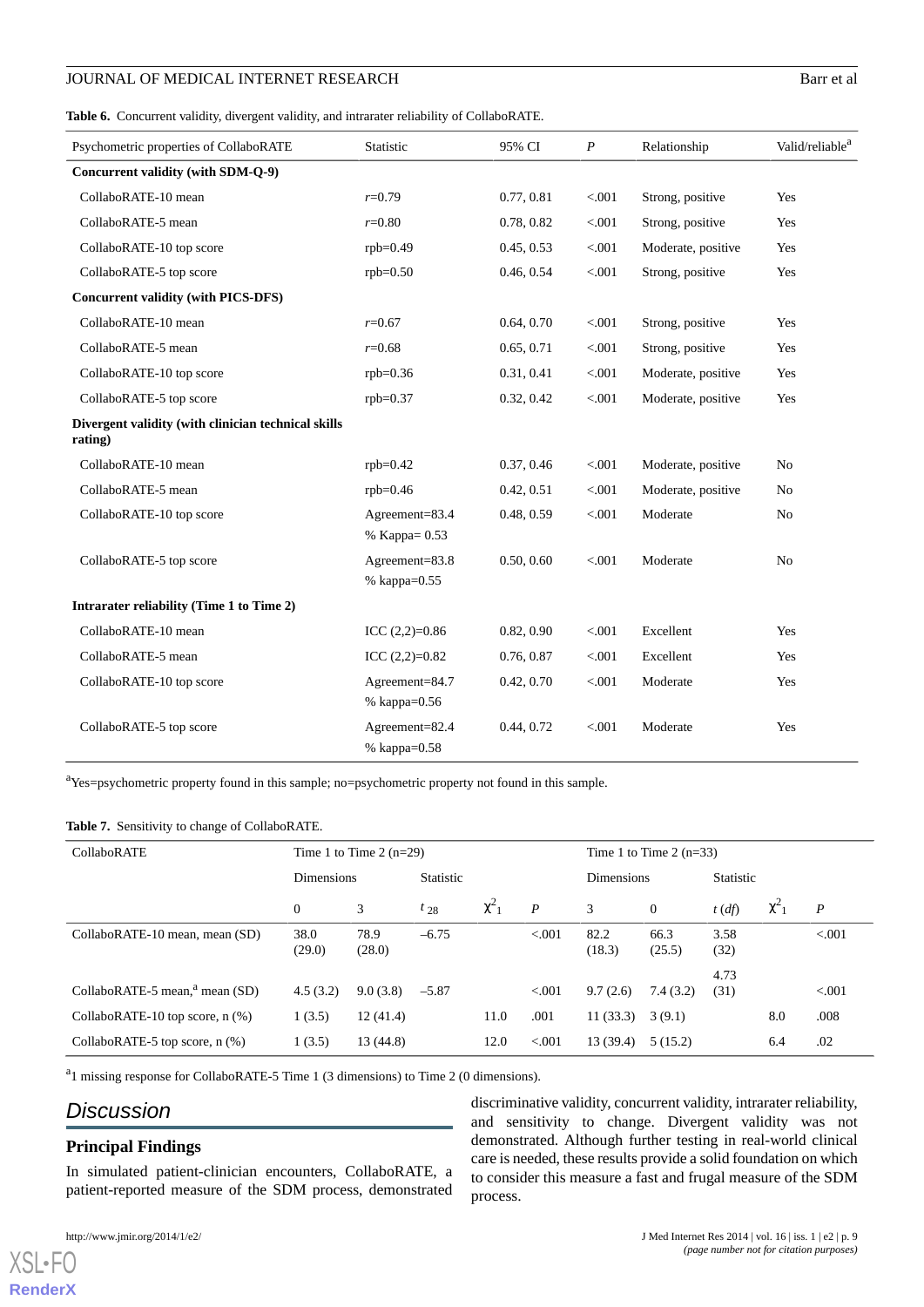CollaboRATE discriminated between all levels of SDM. It was particularly effective when discriminating between the absence and presence of any level of SDM. Although the discriminative ability of CollaboRATE was evident between moderate and high SDM encounters, the magnitude of differences was smaller. A greater number of recordings would be required to detect differences between moderate and high SDM in real-world settings.

CollaboRATE performed as well as the 2 most-commonly used patient-reported measures of SDM process. All 3 measures (CollaboRATE, SDM-Q-9, and the PICS-DFS) demonstrated excellent psychometric qualities, including discriminative validity (previously unreported for both SDM-Q-9 and the PICS-DFS). CollaboRATE scores remained consistent when retested over a 1- to 2-week period. CollaboRATE was also capable of detecting a change on resurvey in the level of SDM when participants viewed a clinical encounter with a different number of core dimensions.

There was little difference in the psychometric properties of CollaboRATE when a 10-point anchored scale or 5-point Likert response scale was used. Further discussion and testing with patients and clinicians, in real clinics is required to decide which is preferred. In addition, top score analysis was also conducted as part of our analysis and mirrored the psychometric properties of CollaboRATE when treated as a continuous outcome, with the exception of reduced intrarater reliability.

#### **Strengths and Limitations of the Study Method**

A strength of our method is that the use of simulated encounters, delivered via the Internet, allowed us to examine discriminative validity in ways that are not possible in clinical settings. The use of simulated medical encounters in this manner has been used successfully in previous studies and is deemed an important intermediary step to real-world testing [[10,](#page-11-5)[44](#page-12-16)[-46](#page-12-17)]. It could be argued that assessing a measure under idealized circumstances is highly desirable because it is less time consuming, less intrusive for participants, and less costly. Moreover, if a measure cannot perform under ideal and controlled circumstances, it is unlikely to succeed in the mire of clinical practice. In addition, we have successfully demonstrated that the Internet can be used to successfully deliver and conduct this type of psychometric assessment in the field of SDM. We hope to encourage other measure development researchers to consider this approach in the future before testing in the clinical setting. Our choice of animated characters rather than real-life video recordings was to avoid potential rater bias that has been commonly reported with the latter [[47\]](#page-12-18). The simulated encounters are freely available for use as teaching or research resources ([Multimedia](#page-10-4) [Appendices 1](#page-10-4)-[6\)](#page-10-5).

A limitation is potential confounding because of the differing durations of the simulated encounters, which increased as more dimensions of SDM were included. However, we argue that this is also likely reflective of how SDM might increase in the clinical setting. In addition, the varying length of times across each of the 6 scenarios could not be standardized without introducing more bias. We plan to assess the impact of consultation length on SDM in usual care. We were also limited

to creating encounters that dealt with only 1 health issue. This may be reflective of specialist care, but it is less reflective of primary care. Our choice of clinician technical skills as measure of divergent validity appeared inadequate as none of the measures could meet this criteria using this question in the current sample. Finally, there was the potential of introducing selection bias, as approximately 35% of participants were excluded for not taking the minimal required time to view the encounter and complete the survey. However, we feel this risk was low as are use of quotas ensured a representative sample of the US population.

#### **Results in Context**

Our findings contribute further evidence that short patient-reported measures can produce valid and reliable results [[19,](#page-11-14)[22,](#page-11-20)[48](#page-12-19)[,49](#page-12-20)] and we believe that CollaboRATE addresses this gap in the field of SDM process measurement [\[7](#page-11-2)]. The psychometric qualities of CollaboRATE in the current study compare well with the reported psychometric properties of existing measures [\[6,](#page-11-1)[7\]](#page-11-2). We demonstrated intrarater reliability, as has been shown for the Facilitation of Patient Involvement in Care Scale [\[11](#page-11-6)]. We also demonstrated CollaboRATE's discriminative validity and sensitivity to change. To our knowledge, this is the first time these aspects of validity have been demonstrated in a measure of the SDM process. Although short whole-encounter measures of the SDM process exist currently [[11,](#page-11-6)[14](#page-11-9)], we believe CollaboRATE is more understandable for patients because it avoids explicit reference to decisions made within the encounter  $[15,16]$  $[15,16]$  $[15,16]$  $[15,16]$ .

# **Implications**

To date, measures of the SDM process are not routinely implemented in clinical practice. We believe that CollaboRATE can assist in this effort because it is easy to understand and allows for uncomplicated analysis. Our previous work demonstrates that CollaboRATE is also easily administered to patients and has high face validity [\[24](#page-11-16)]. In addition there are practical benefits of short tools for both research (eg, reduced respondent burden), and policy (eg, ease of interpretation, implementation, and cost) [[20](#page-11-21)[,21](#page-11-22)]. The potential of CollaboRATE to assess SDM generically increases the potential scope of its use, whether patients seek help for long-term conditions or in situations where alternative treatments need to be compared. Although lengthier observer- and patient-reported measures of the SDM process can provide more detail about the consultation, CollaboRATE is better positioned to be used on a larger scale to produce valid and reliable measurement of the SDM process while also enabling faster feedback to clinics and clinicians. This patient-reported feedback can have positive effects on clinical practice [[50\]](#page-12-21) and patient participation in medical care associated with a range of positive health outcomes [[51\]](#page-12-22).

# **Conclusion**

We have developed a fast and frugal measure of the SDM process that has sound psychometric properties when tested in a simulated setting. Stage 3 evaluation of CollaboRATE in real-world clinical settings, including its psychometric properties and feasibility, is now required.

 $XSI - F($ **[RenderX](http://www.renderx.com/)**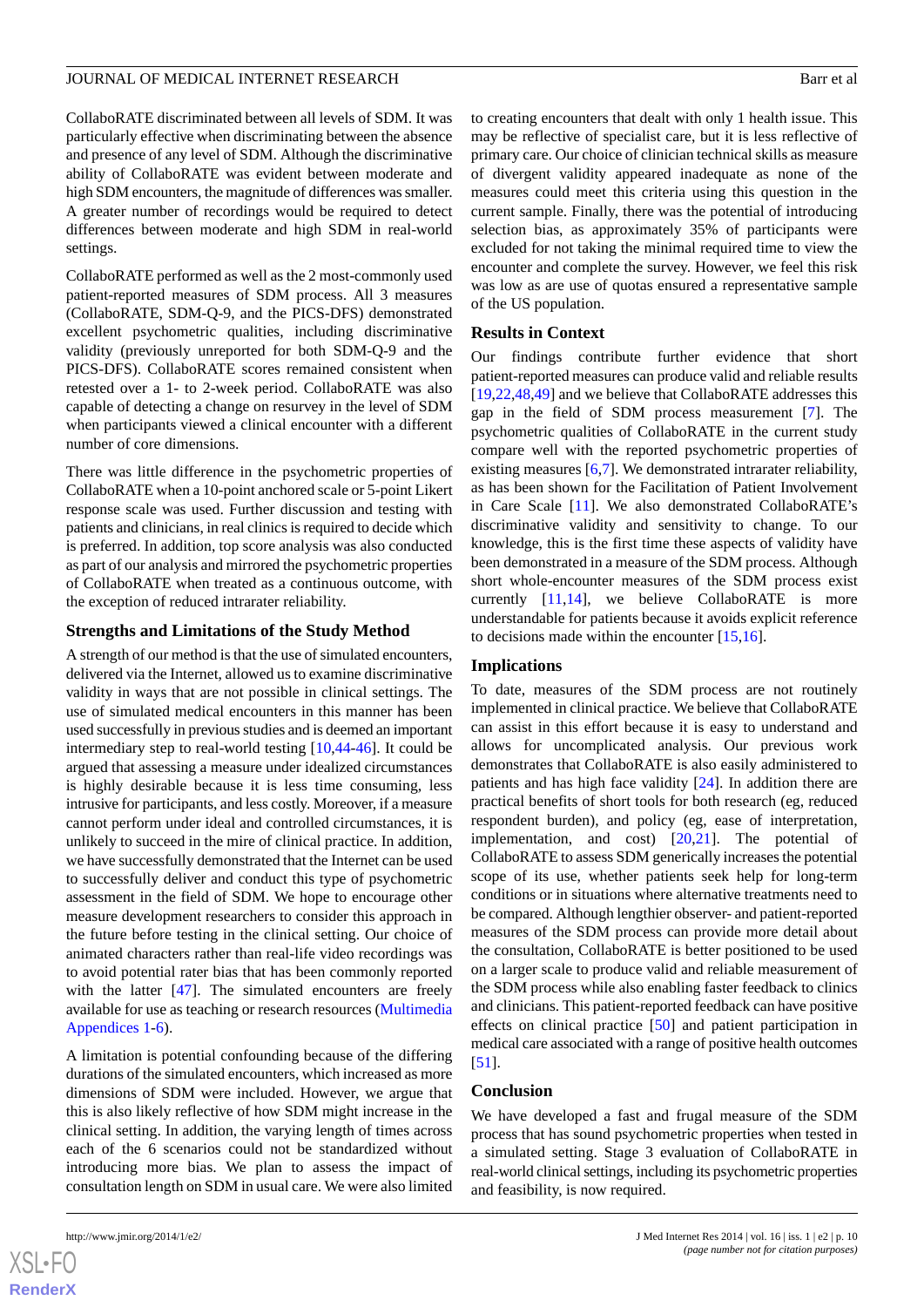## **Acknowledgments**

We would like to acknowledge Greg McHugo, PhD; Shama Alam, MSc PH; Robin Paradis Montibello, MLIS; Arianna Blaine, MPH; and the independent raters for their support on this project. This project was supported through the Dartmouth Center for Health Care Delivery Science. No external sources of funding were used.

# **Conflicts of Interest**

<span id="page-10-4"></span>Glyn Elwyn has received funding from the Informed Medical Decisions Foundation, Boston, MA, USA, and provides ad hoc consulting to Emmi Solutions. No other authors have conflicts of interests to report.

# **Multimedia Appendix 1**

Simulated doctor-patient encounter with no attempt at shared decision making.

[[MP4 File \(MP4 Video\), 6MB-Multimedia Appendix 1](https://jmir.org/api/download?alt_name=jmir_v16i1e2_app1.mp4&filename=999335bb40eeebdd9070ead8e073016e.mp4)]

# **Multimedia Appendix 2**

Simulated doctor-patient encounter with a low level of shared decision making: detailed Information on health issue provided, no preference elicitation or integration.

[[MP4 File \(MP4 Video\), 17MB-Multimedia Appendix 2](https://jmir.org/api/download?alt_name=jmir_v16i1e2_app2.mp4&filename=ce1f1110b5af6ce7129b0efd74fb8a7e.mp4)]

# **Multimedia Appendix 3**

Simulated doctor-patient encounter with a low level of shared decision making: preference elicitation, little information on health issue provided and no preference integration.

[[MP4 File \(MP4 Video\), 11MB-Multimedia Appendix 3](https://jmir.org/api/download?alt_name=jmir_v16i1e2_app3.mp4&filename=cce74c21eac1387e594a7eb237cccc79.mp4)]

#### **Multimedia Appendix 4**

Simulated doctor-patient encounter with a moderate level of shared decision making: detailed Information on health issue provided and preferences elicited, no preference integration.

[[MP4 File \(MP4 Video\), 22MB-Multimedia Appendix 4](https://jmir.org/api/download?alt_name=jmir_v16i1e2_app4.mp4&filename=ae8c85082c89f1d839cb621807272598.mp4)]

# **Multimedia Appendix 5**

<span id="page-10-5"></span>Simulated doctor-patient encounter with a moderate level of shared decision making: preferences elicited and integrated, little information on health issue provided.

[[MP4 File \(MP4 Video\), 14MB-Multimedia Appendix 5](https://jmir.org/api/download?alt_name=jmir_v16i1e2_app5.mp4&filename=5d0f3263eb18293376d046e33534ce92.mp4)]

# **Multimedia Appendix 6**

<span id="page-10-0"></span>Simulated doctor-patient encounter with a high level of shared decision making: detailed Information on health issue provided, preferences elicited and integrated.

<span id="page-10-3"></span>[[MP4 File \(MP4 Video\), 25MB-Multimedia Appendix 6](https://jmir.org/api/download?alt_name=jmir_v16i1e2_app6.mp4&filename=7ef9238b81c1455132459da9502ab911.mp4)]

#### <span id="page-10-1"></span>**References**

- 1. Coulter A, Edwards A, Elwyn G, Thomson R. Implementing shared decision making in the UK. Z Evid Fortbild Qual Gesundhwes 2011 Jan;105(4):300-304. [doi: [10.1016/j.zefq.2011.04.014](http://dx.doi.org/10.1016/j.zefq.2011.04.014)] [Medline: [21620325\]](http://www.ncbi.nlm.nih.gov/entrez/query.fcgi?cmd=Retrieve&db=PubMed&list_uids=21620325&dopt=Abstract)
- <span id="page-10-2"></span>2. Frosch DL, Moulton BW, Wexler RM, Holmes-Rovner M, Volk RJ, Levin CA. Shared decision making in the United States: policy and implementation activity on multiple fronts. Z Evid Fortbild Qual Gesundhwes 2011;105(4):305-312. [doi: [10.1016/j.zefq.2011.04.004](http://dx.doi.org/10.1016/j.zefq.2011.04.004)] [Medline: [21620326\]](http://www.ncbi.nlm.nih.gov/entrez/query.fcgi?cmd=Retrieve&db=PubMed&list_uids=21620326&dopt=Abstract)
- 3. Härter M, van der Weijden T, Elwyn G. Policy and practice developments in the implementation of shared decision making: an international perspective. Z Evid Fortbild Qual Gesundhwes 2011 Jan;105(4):229-233. [doi: [10.1016/j.zefq.2011.04.018](http://dx.doi.org/10.1016/j.zefq.2011.04.018)] [Medline: [21620313](http://www.ncbi.nlm.nih.gov/entrez/query.fcgi?cmd=Retrieve&db=PubMed&list_uids=21620313&dopt=Abstract)]
- 4. Barry MJ, Edgman-Levitan S. Shared decision making--pinnacle of patient-centered care. N Engl J Med 2012 Mar 1;366(9):780-781. [doi: [10.1056/NEJMp1109283\]](http://dx.doi.org/10.1056/NEJMp1109283) [Medline: [22375967\]](http://www.ncbi.nlm.nih.gov/entrez/query.fcgi?cmd=Retrieve&db=PubMed&list_uids=22375967&dopt=Abstract)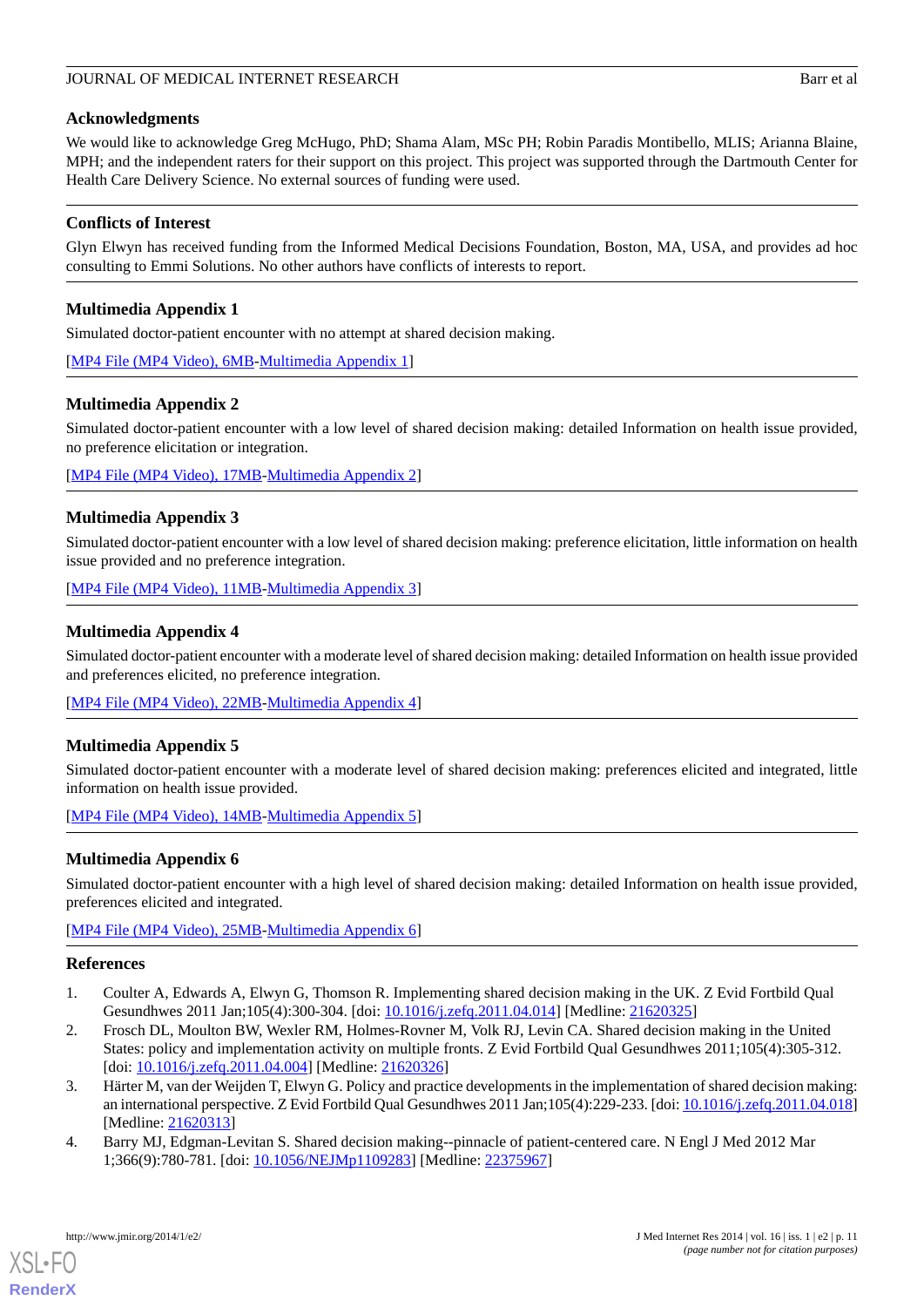- <span id="page-11-0"></span>5. Gravel K, Légaré F, Graham ID. Barriers and facilitators to implementing shared decision-making in clinical practice: a systematic review of health professionals' perceptions. Implement Sci 2006 Jan;1:16 [[FREE Full text](http://www.implementationscience.com/content/1//16)] [doi: [10.1186/1748-5908-1-16\]](http://dx.doi.org/10.1186/1748-5908-1-16) [Medline: [16899124\]](http://www.ncbi.nlm.nih.gov/entrez/query.fcgi?cmd=Retrieve&db=PubMed&list_uids=16899124&dopt=Abstract)
- <span id="page-11-2"></span><span id="page-11-1"></span>6. Simon D, Loh A, Härter M. Measuring (shared) decision-making--a review of psychometric instruments. Z Arztl Fortbild Qualitatssich 2007 May;101(4):259-267. [Medline: [17601182\]](http://www.ncbi.nlm.nih.gov/entrez/query.fcgi?cmd=Retrieve&db=PubMed&list_uids=17601182&dopt=Abstract)
- 7. Scholl I, Koelewijn-van Loon M, Sepucha K, Elwyn G, Légaré F, Härter M, et al. Measurement of shared decision making - a review of instruments. Z Evid Fortbild Qual Gesundhwes 2011 Jan;105(4):313-324. [doi: [10.1016/j.zefq.2011.04.012](http://dx.doi.org/10.1016/j.zefq.2011.04.012)] [Medline: [21620327](http://www.ncbi.nlm.nih.gov/entrez/query.fcgi?cmd=Retrieve&db=PubMed&list_uids=21620327&dopt=Abstract)]
- <span id="page-11-4"></span><span id="page-11-3"></span>8. Légaré F, Witteman HO. Shared decision making: examining key elements and barriers to adoption into routine clinical practice. Health Aff (Millwood) 2013 Feb;32(2):276-284. [doi: [10.1377/hlthaff.2012.1078](http://dx.doi.org/10.1377/hlthaff.2012.1078)] [Medline: [23381520\]](http://www.ncbi.nlm.nih.gov/entrez/query.fcgi?cmd=Retrieve&db=PubMed&list_uids=23381520&dopt=Abstract)
- <span id="page-11-5"></span>9. Elwyn G, Scholl I, Tietbohl C, Mann M, Edwards A, Clay K, et al. "Many miles to go …": a systematic review of the implementation of patient decision support interventions into routine clinical practice. BMC Med Inform Decis Mak 2013;13(Suppl 2):S14. [doi: [10.1186/1472-6947-13-S2-S14](http://dx.doi.org/10.1186/1472-6947-13-S2-S14)]
- <span id="page-11-6"></span>10. Melbourne E, Sinclair K, Durand MA, Légaré F, Elwyn G. Developing a dyadic OPTION scale to measure perceptions of shared decision making. Patient Educ Couns 2010 Feb;78(2):177-183. [doi: [10.1016/j.pec.2009.07.009\]](http://dx.doi.org/10.1016/j.pec.2009.07.009) [Medline: [19647970\]](http://www.ncbi.nlm.nih.gov/entrez/query.fcgi?cmd=Retrieve&db=PubMed&list_uids=19647970&dopt=Abstract)
- <span id="page-11-7"></span>11. Martin LR, DiMatteo MR, Lepper HS. Facilitation of patient involvement in care: development and validation of a scale. Behav Med 2001 Jan;27(3):111-120. [doi: [10.1080/08964280109595777](http://dx.doi.org/10.1080/08964280109595777)] [Medline: [11985184](http://www.ncbi.nlm.nih.gov/entrez/query.fcgi?cmd=Retrieve&db=PubMed&list_uids=11985184&dopt=Abstract)]
- <span id="page-11-8"></span>12. Lerman CE, Brody DS, Caputo GC, Smith DG, Lazaro CG, Wolfson HG. Patients' Perceived Involvement in Care Scale: relationship to attitudes about illness and medical care. J Gen Intern Med 1990;5(1):29-33. [Medline: [2299426\]](http://www.ncbi.nlm.nih.gov/entrez/query.fcgi?cmd=Retrieve&db=PubMed&list_uids=2299426&dopt=Abstract)
- <span id="page-11-9"></span>13. Kriston L, Scholl I, Hölzel L, Simon D, Loh A, Härter M. The 9-item Shared Decision Making Questionnaire (SDM-Q-9). Development and psychometric properties in a primary care sample. Patient Educ Couns 2010 Jul;80(1):94-99. [doi: [10.1016/j.pec.2009.09.034\]](http://dx.doi.org/10.1016/j.pec.2009.09.034) [Medline: [19879711](http://www.ncbi.nlm.nih.gov/entrez/query.fcgi?cmd=Retrieve&db=PubMed&list_uids=19879711&dopt=Abstract)]
- <span id="page-11-11"></span><span id="page-11-10"></span>14. Degner LF, Kristjanson LJ, Bowman D, Sloan JA, Carriere KC, O'Neil J, et al. Information needs and decisional preferences in women with breast cancer. JAMA 1997 May 14;277(18):1485-1492. [Medline: [9145723\]](http://www.ncbi.nlm.nih.gov/entrez/query.fcgi?cmd=Retrieve&db=PubMed&list_uids=9145723&dopt=Abstract)
- 15. Entwistle VA, Skea ZC, O'Donnell MT. Decisions about treatment: interpretations of two measures of control by women having a hysterectomy. Soc Sci Med 2001 Sep;53(6):721-732. [Medline: [11511048\]](http://www.ncbi.nlm.nih.gov/entrez/query.fcgi?cmd=Retrieve&db=PubMed&list_uids=11511048&dopt=Abstract)
- <span id="page-11-12"></span>16. Entwistle VA, Watt IS, Gilhooly K, Bugge C, Haites N, Walker AE. Assessing patients' participation and quality of decision-making: insights from a study of routine practice in diverse settings. Patient Educ Couns 2004 Oct;55(1):105-113. [doi: [10.1016/j.pec.2003.08.005\]](http://dx.doi.org/10.1016/j.pec.2003.08.005) [Medline: [15476997\]](http://www.ncbi.nlm.nih.gov/entrez/query.fcgi?cmd=Retrieve&db=PubMed&list_uids=15476997&dopt=Abstract)
- <span id="page-11-13"></span>17. Hauer KE, Fernandez A, Teherani A, Boscardin CK, Saba GW. Assessment of medical students' shared decision-making in standardized patient encounters. J Gen Intern Med 2011 Apr;26(4):367-372 [\[FREE Full text\]](http://europepmc.org/abstract/MED/21108048) [doi: [10.1007/s11606-010-1567-7\]](http://dx.doi.org/10.1007/s11606-010-1567-7) [Medline: [21108048](http://www.ncbi.nlm.nih.gov/entrez/query.fcgi?cmd=Retrieve&db=PubMed&list_uids=21108048&dopt=Abstract)]
- <span id="page-11-14"></span>18. Weiss MC, Peters TJ. Measuring shared decision making in the consultation: a comparison of the OPTION and Informed Decision Making instruments. Patient Educ Couns 2008 Jan;70(1):79-86. [doi: [10.1016/j.pec.2007.09.001\]](http://dx.doi.org/10.1016/j.pec.2007.09.001) [Medline: [17942270](http://www.ncbi.nlm.nih.gov/entrez/query.fcgi?cmd=Retrieve&db=PubMed&list_uids=17942270&dopt=Abstract)]
- <span id="page-11-22"></span><span id="page-11-21"></span>19. de Boer AG, van Lanschot JJ, Stalmeier PF, van Sandick JW, Hulscher JB, de Haes JC, et al. Is a single-item visual analogue scale as valid, reliable and responsive as multi-item scales in measuring quality of life? Qual Life Res 2004 Mar;13(2):311-320. [Medline: [15085903\]](http://www.ncbi.nlm.nih.gov/entrez/query.fcgi?cmd=Retrieve&db=PubMed&list_uids=15085903&dopt=Abstract)
- <span id="page-11-20"></span>20. Bowling A. Just one question: If one question works, why ask several? J Epidemiol Community Health 2005 May;59(5):342-345 [\[FREE Full text\]](http://jech.bmj.com/cgi/pmidlookup?view=long&pmid=15831678) [doi: [10.1136/jech.2004.021204\]](http://dx.doi.org/10.1136/jech.2004.021204) [Medline: [15831678\]](http://www.ncbi.nlm.nih.gov/entrez/query.fcgi?cmd=Retrieve&db=PubMed&list_uids=15831678&dopt=Abstract)
- <span id="page-11-15"></span>21. Littman AJ, White E, Satia JA, Bowen DJ, Kristal AR. Reliability and validity of 2 single-item measures of psychosocial stress. Epidemiology 2006 Jul;17(4):398-403. [doi: [10.1097/01.ede.0000219721.89552.51](http://dx.doi.org/10.1097/01.ede.0000219721.89552.51)] [Medline: [16641618\]](http://www.ncbi.nlm.nih.gov/entrez/query.fcgi?cmd=Retrieve&db=PubMed&list_uids=16641618&dopt=Abstract)
- <span id="page-11-16"></span>22. Lindberg P, Josephson M, Alfredsson L, Vingård E. Comparisons between five self-administered instruments predicting sick leaves in a 4-year follow-up. Int Arch Occup Environ Health 2009 Jan;82(2):227-234. [doi: [10.1007/s00420-008-0326-0](http://dx.doi.org/10.1007/s00420-008-0326-0)] [Medline: [18408948](http://www.ncbi.nlm.nih.gov/entrez/query.fcgi?cmd=Retrieve&db=PubMed&list_uids=18408948&dopt=Abstract)]
- <span id="page-11-17"></span>23. DeSalvo KB, Jones TM, Peabody J, McDonald J, Fihn S, Fan V, et al. Health care expenditure prediction with a single item, self-rated health measure. Med Care 2009 Apr;47(4):440-447. [doi: [10.1097/MLR.0b013e318190b716\]](http://dx.doi.org/10.1097/MLR.0b013e318190b716) [Medline: [19238099](http://www.ncbi.nlm.nih.gov/entrez/query.fcgi?cmd=Retrieve&db=PubMed&list_uids=19238099&dopt=Abstract)]
- <span id="page-11-18"></span>24. Elwyn G, Barr PJ, Grande SW, Thompson R, Walsh T, Ozanne EM. Developing CollaboRATE: a fast and frugal patient-reported measure of shared decision making in clinical encounters. Patient Educ Couns 2013 Oct;93(1):102-107. [doi: 10.1016/*j.pec.2013.05.009*] [Medline: [23768763\]](http://www.ncbi.nlm.nih.gov/entrez/query.fcgi?cmd=Retrieve&db=PubMed&list_uids=23768763&dopt=Abstract)
- <span id="page-11-19"></span>25. CollaboRATE. URL: <http://www.collaboratescore.org/collaborate.html> [accessed 2013-12-18] [\[WebCite Cache ID](http://www.webcitation.org/

                                    6Ly0pLKdC) [6Ly0pLKdC](http://www.webcitation.org/

                                    6Ly0pLKdC)]
- 26. File T. Computer and Internet use in the United States: Population characteristics. Washington, DC: US Census Bureau; 2013 May. URL: <http://www.census.gov/hhes/computer/files/2011/p20-568.pdf> [accessed 2013-11-04] [[WebCite Cache](http://www.webcitation.org/

                                    6Kt1Dibjn) [ID 6Kt1Dibjn](http://www.webcitation.org/

                                    6Kt1Dibjn)]
- 27. Liu H, Cella D, Gershon R, Shen J, Morales LS, Riley W, et al. Representativeness of the Patient-Reported Outcomes Measurement Information System Internet panel. J Clin Epidemiol 2010 Nov;63(11):1169-1178 [\[FREE Full text\]](http://europepmc.org/abstract/MED/20688473) [doi: [10.1016/j.jclinepi.2009.11.021\]](http://dx.doi.org/10.1016/j.jclinepi.2009.11.021) [Medline: [20688473](http://www.ncbi.nlm.nih.gov/entrez/query.fcgi?cmd=Retrieve&db=PubMed&list_uids=20688473&dopt=Abstract)]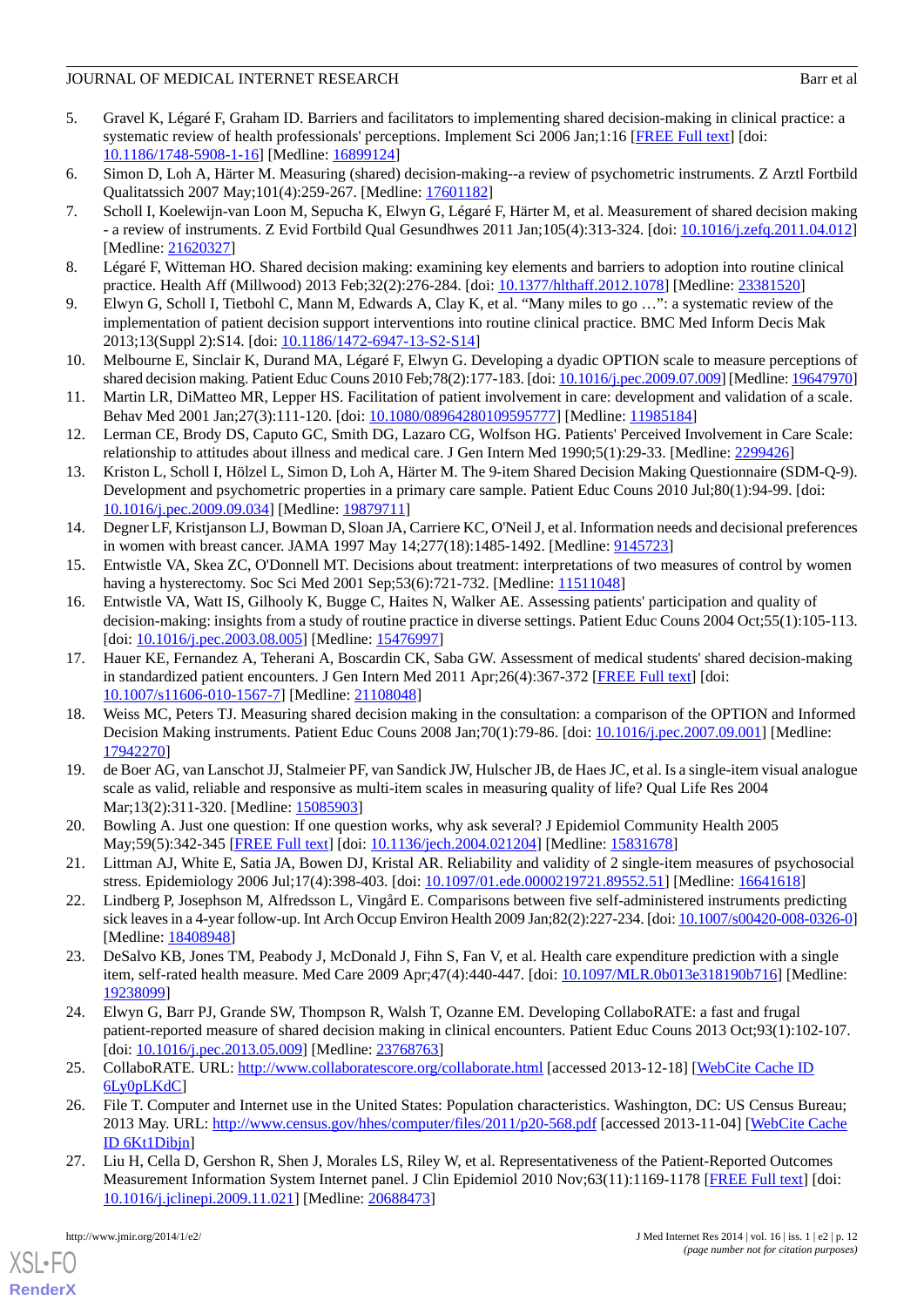- <span id="page-12-0"></span>28. Elwyn G, Hutchings H, Edwards A, Rapport F, Wensing M, Cheung WY, et al. The OPTION scale: measuring the extent that clinicians involve patients in decision-making tasks. Health Expect 2005 Mar;8(1):34-42. [doi: [10.1111/j.1369-7625.2004.00311.x\]](http://dx.doi.org/10.1111/j.1369-7625.2004.00311.x) [Medline: [15713169\]](http://www.ncbi.nlm.nih.gov/entrez/query.fcgi?cmd=Retrieve&db=PubMed&list_uids=15713169&dopt=Abstract)
- <span id="page-12-1"></span>29. Shields CG, Franks P, Fiscella K, Meldrum S, Epstein RM. Rochester Participatory Decision-Making Scale (RPAD): reliability and validity. Ann Fam Med 2005;3(5):436-442 [[FREE Full text\]](http://www.annfammed.org/cgi/pmidlookup?view=long&pmid=16189060) [doi: [10.1370/afm.305\]](http://dx.doi.org/10.1370/afm.305) [Medline: [16189060](http://www.ncbi.nlm.nih.gov/entrez/query.fcgi?cmd=Retrieve&db=PubMed&list_uids=16189060&dopt=Abstract)]
- <span id="page-12-3"></span><span id="page-12-2"></span>30. Rubin HR, Gandek B, Rogers WH, Kosinski M, McHorney CA, Ware JE. Patients' ratings of outpatient visits in different practice settings. Results from the Medical Outcomes Study. JAMA 1993 Aug 18;270(7):835-840. [Medline: [8340982\]](http://www.ncbi.nlm.nih.gov/entrez/query.fcgi?cmd=Retrieve&db=PubMed&list_uids=8340982&dopt=Abstract)
- <span id="page-12-4"></span>31. US Census Bureau. 2012. Annual social and economic supplement URL: [http://www.census.gov/hhes/socdemo/education/](http://www.census.gov/hhes/socdemo/education/data/cps/) [data/cps/](http://www.census.gov/hhes/socdemo/education/data/cps/) [accessed 2013-11-04] [\[WebCite Cache ID 6Kt2r0UWz](http://www.webcitation.org/

                                    6Kt2r0UWz)]
- <span id="page-12-5"></span>32. Office of Management and Budget. Federal Register Notice. Washington, DC: The White House; 1997 Oct 30. Revisions to the Standards for the Classification of Federal Data on Race and Ethnicity URL: [http://www.whitehouse.gov/omb/](http://www.whitehouse.gov/omb/fedreg_1997standards) [fedreg\\_1997standards](http://www.whitehouse.gov/omb/fedreg_1997standards) [accessed 2013-11-04] [[WebCite Cache ID 6Kt3743VT\]](http://www.webcitation.org/

                                    6Kt3743VT)
- <span id="page-12-6"></span>33. Shin HB, Kominski RA. Language Use in the United States: 2007. Washington, DC: US Census Bureau; 2010 Apr. URL: <http://www.census.gov/hhes/socdemo/language/data/acs/ACS-12.pdf> [accessed 2013-11-04] [\[WebCite Cache ID 6Kt3LUgOz](http://www.webcitation.org/

                                    6Kt3LUgOz)]
- <span id="page-12-7"></span>34. CAHPS Clinician & Group Surveys: Supplemental Items for the Adult Surveys 2.0. 2012 May 01. URL: [https://cahps.](https://cahps.ahrq.gov/surveys-guidance/docs/2357a_Adult_Supp_Eng_20.pdf) [ahrq.gov/surveys-guidance/docs/2357a\\_Adult\\_Supp\\_Eng\\_20.pdf](https://cahps.ahrq.gov/surveys-guidance/docs/2357a_Adult_Supp_Eng_20.pdf) [accessed 2013-12-20] [[WebCite Cache ID 6M0uPqWq5\]](http://www.webcitation.org/

                                    6M0uPqWq5)
- <span id="page-12-9"></span><span id="page-12-8"></span>35. Walker A, Maher J, Coulthard M, Goddard E, Thomas M. Living in Britain: Results from the 2000/01 General Household Survey. London: Office for National Statistics; 2001. URL: [http://www.ons.gov.uk/ons/rel/ghs/general-household-survey/](http://www.ons.gov.uk/ons/rel/ghs/general-household-survey/2001-edition/index.html) [2001-edition/index.html](http://www.ons.gov.uk/ons/rel/ghs/general-household-survey/2001-edition/index.html) [accessed 2013-12-20] [\[WebCite Cache ID 6M0vTJqfl](http://www.webcitation.org/

                                    6M0vTJqfl)]
- <span id="page-12-11"></span>36. Degner LF, Sloan JA, Venkatesh P. The Control Preferences Scale. Can J Nurs Res 1997;29(3):21-43. [Medline: [9505581](http://www.ncbi.nlm.nih.gov/entrez/query.fcgi?cmd=Retrieve&db=PubMed&list_uids=9505581&dopt=Abstract)]
- <span id="page-12-10"></span>37. Streiner DL, Norman GR. Health Measurement Scales: A Practical Guide to Their Development and Use. Oxford: Oxford University Press; 2008.
- <span id="page-12-12"></span>38. Cohen J. A power primer. Psychol Bull 1992 Jul;112(1):155-159. [Medline: [19565683\]](http://www.ncbi.nlm.nih.gov/entrez/query.fcgi?cmd=Retrieve&db=PubMed&list_uids=19565683&dopt=Abstract)
- <span id="page-12-13"></span>39. Acock A. A Gentle Introduction to Stata, Revised Third Edition. College Station, TX: Stata Press; 2012.
- <span id="page-12-14"></span>40. Landis JR, Koch GG. The measurement of observer agreement for categorical data. Biometrics 1977 Mar;33(1):159-174. [Medline: [843571](http://www.ncbi.nlm.nih.gov/entrez/query.fcgi?cmd=Retrieve&db=PubMed&list_uids=843571&dopt=Abstract)]
- <span id="page-12-15"></span>41. Liang MH. Longitudinal construct validity: establishment of clinical meaning in patient evaluative instruments. Med Care 2000 Sep;38(9 Suppl):II84-II90. [Medline: [10982093\]](http://www.ncbi.nlm.nih.gov/entrez/query.fcgi?cmd=Retrieve&db=PubMed&list_uids=10982093&dopt=Abstract)
- 42. Howden L, Meyer J. Age and Sex Composition: 2010. Washington, DC: US Census Bureau; 2011 May. URL: [http://www.](http://www.census.gov/prod/cen2010/briefs/c2010br-03.pdf) [census.gov/prod/cen2010/briefs/c2010br-03.pdf](http://www.census.gov/prod/cen2010/briefs/c2010br-03.pdf) [accessed 2013-11-04] [[WebCite Cache ID 6KsrcT4Gu](http://www.webcitation.org/

                                    6KsrcT4Gu)]
- <span id="page-12-16"></span>43. Humes K, Jones N, Ramirez R. Overview of Race and Hispanic Origin: 2010. Washington, DC: US Census Bureau; 2011 Mar. URL: <http://www.census.gov/prod/cen2010/briefs/c2010br-02.pdf> [accessed 2013-11-04] [\[WebCite Cache ID](http://www.webcitation.org/

                                    6KsqkEgl9) [6KsqkEgl9\]](http://www.webcitation.org/

                                    6KsqkEgl9)
- <span id="page-12-17"></span>44. Schnabl GK, Hassard TH, Kopelow ML. The assessment of interpersonal skills using standardized patients. Acad Med 1991 Sep;66(9 Suppl):S34-S36. [Medline: [1930521\]](http://www.ncbi.nlm.nih.gov/entrez/query.fcgi?cmd=Retrieve&db=PubMed&list_uids=1930521&dopt=Abstract)
- <span id="page-12-18"></span>45. Cohen DS, Colliver JA, Marcy MS, Fried ED, Swartz MH. Psychometric properties of a standardized-patient checklist and rating-scale form used to assess interpersonal and communication skills. Acad Med 1996 Jan;71(1 Suppl):S87-S89. [Medline: [8546794\]](http://www.ncbi.nlm.nih.gov/entrez/query.fcgi?cmd=Retrieve&db=PubMed&list_uids=8546794&dopt=Abstract)
- <span id="page-12-19"></span>46. van Zanten M, Boulet JR, McKinley D. Using standardized patients to assess the interpersonal skills of physicians: six years' experience with a high-stakes certification examination. Health Commun 2007 Jan;22(3):195-205. [doi: [10.1080/10410230701626562\]](http://dx.doi.org/10.1080/10410230701626562) [Medline: [17967142\]](http://www.ncbi.nlm.nih.gov/entrez/query.fcgi?cmd=Retrieve&db=PubMed&list_uids=17967142&dopt=Abstract)
- <span id="page-12-20"></span>47. Winterbottom AE, Bekker HL, Conner M, Mooney AF. Patient stories about their dialysis experience biases others' choices regardless of doctor's advice: an experimental study. Nephrol Dial Transplant 2012 Jan;27(1):325-331. [doi: [10.1093/ndt/gfr266](http://dx.doi.org/10.1093/ndt/gfr266)] [Medline: [21642512\]](http://www.ncbi.nlm.nih.gov/entrez/query.fcgi?cmd=Retrieve&db=PubMed&list_uids=21642512&dopt=Abstract)
- <span id="page-12-21"></span>48. DeSalvo KB, Jones TM, Peabody J, McDonald J, Fihn S, Fan V, et al. Health care expenditure prediction with a single item, self-rated health measure. Med Care 2009 Apr;47(4):440-447. [doi: [10.1097/MLR.0b013e318190b716\]](http://dx.doi.org/10.1097/MLR.0b013e318190b716) [Medline: [19238099](http://www.ncbi.nlm.nih.gov/entrez/query.fcgi?cmd=Retrieve&db=PubMed&list_uids=19238099&dopt=Abstract)]
- <span id="page-12-22"></span>49. Littman AJ, White E, Satia JA, Bowen DJ, Kristal AR. Reliability and validity of 2 single-item measures of psychosocial stress. Epidemiology 2006 Jul;17(4):398-403. [doi: [10.1097/01.ede.0000219721.89552.51](http://dx.doi.org/10.1097/01.ede.0000219721.89552.51)] [Medline: [16641618\]](http://www.ncbi.nlm.nih.gov/entrez/query.fcgi?cmd=Retrieve&db=PubMed&list_uids=16641618&dopt=Abstract)
- 50. Ivers N, Jamtvedt G, Flottorp S, Young JM, Odgaard-Jensen J, French SD, et al. Audit and feedback: effects on professional practice and healthcare outcomes. Cochrane Database Syst Rev 2012 Jan;6:CD000259. [doi: [10.1002/14651858.CD000259.pub3\]](http://dx.doi.org/10.1002/14651858.CD000259.pub3) [Medline: [22696318](http://www.ncbi.nlm.nih.gov/entrez/query.fcgi?cmd=Retrieve&db=PubMed&list_uids=22696318&dopt=Abstract)]
- 51. Griffin SJ, Kinmonth AL, Veltman MW, Gillard S, Grant J, Stewart M. Effect on health-related outcomes of interventions to alter the interaction between patients and practitioners: a systematic review of trials. Ann Fam Med 2004;2(6):595-608 [[FREE Full text](http://www.annfammed.org/cgi/pmidlookup?view=long&pmid=15576546)] [doi: [10.1370/afm.142\]](http://dx.doi.org/10.1370/afm.142) [Medline: [15576546\]](http://www.ncbi.nlm.nih.gov/entrez/query.fcgi?cmd=Retrieve&db=PubMed&list_uids=15576546&dopt=Abstract)

# **Abbreviations**

**CPHS:** Committee for the Protection of Human Subjects